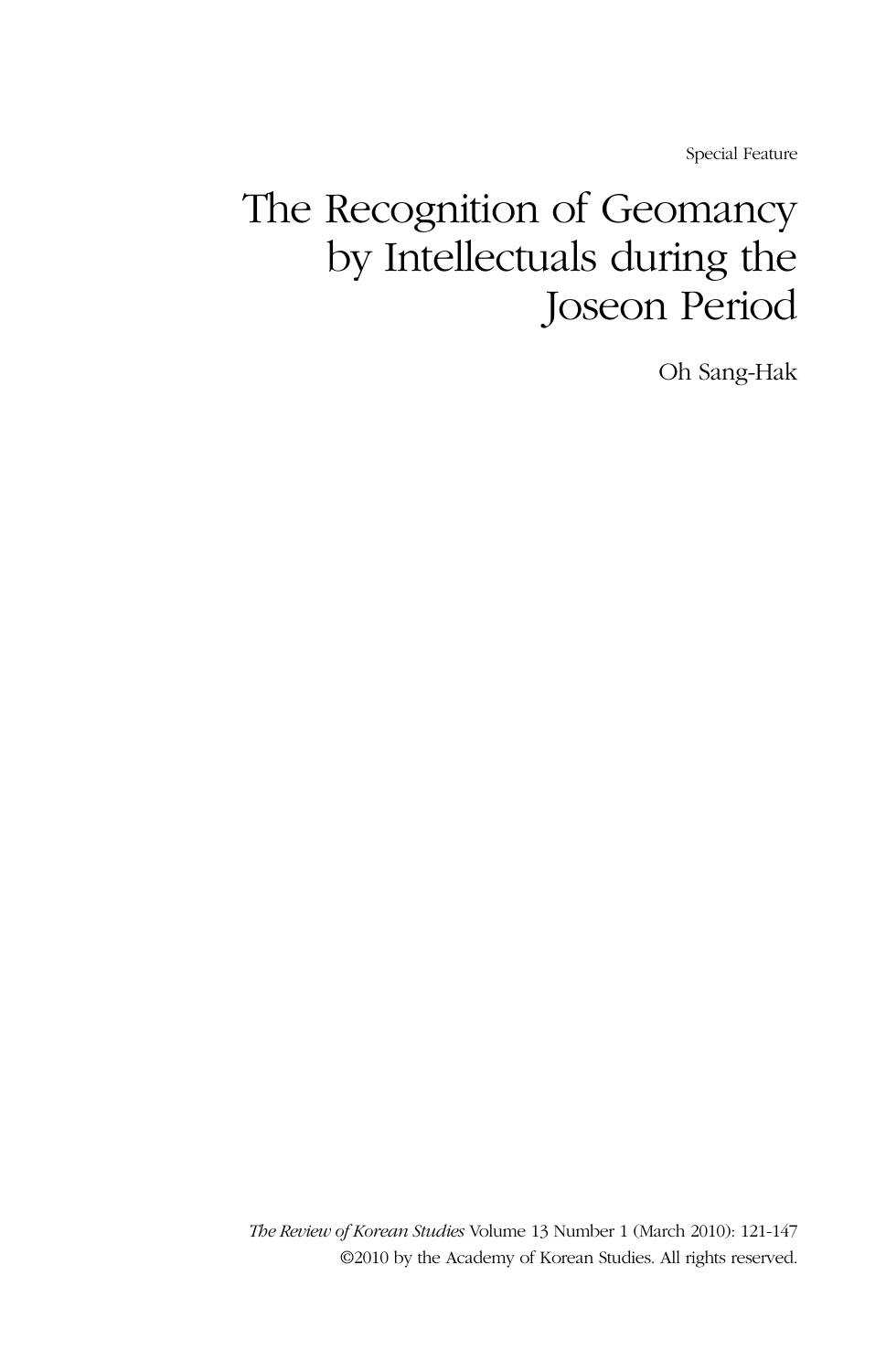# **Introduction**

The Korean typical traditional sciences that have existed until the present day primarily consist of astrology, geomancy and Chinese medical science. Astrology deals with the heavens (time); geomancy, the land; and Chinese medical science, human beings. Thus, they can be divided into three bases: the heavens, the land and human beings. The hierarchy of their influence over modern society is, in order, Chinese medical science, geomancy and astrology. Among them, geomancy is a traditional science that has exerted a stronger influence on Korea than on China or Japan among the three East Asian countries.

Geomancy is a kind of traditional technology that prevents calamity and pursues fortune by grasping and orienting the stream of *Jigi* (地氣, the vital energy of underground). This is a result of wisdom acquired empirically while human beings have been living together with nature. The term for geomancy literally means "wind and water." In past agrarian societies, stopping wind and securing water were crucial to the daily lives and survival of human beings. Geomancy developed in order to solve such basic problems of life. Later, on the basis of the theory of *Yin-Yang* (negative and positive), the five primary elements in ancient China and the principles of *Juyeok* (Book of Changes) that was the natural philosophy of the East, geomancy was provided with rather a delicate and theoretical system.

Geomancy, which originated and was developed in China, was transmitted to the Goryeo dynasty after it succeeded the Kingdom of Unified Silla which had existed at a time of frequent cultural relations with the Tang dynasty. A Buddhist monk, Doseon, played a great role in diffusing geomancy, which was accepted mainly by the royal family, the nobility and local powerful families. Wang Geon, the founder of the Goryeo dynasty, took advantage of geomancy politically and justified the foundation of his kingdom. This is demonstrated in *Hunyo sipjo* (The Ten Articles of Instruction), which says, "Royal rule was achieved with the help of mountains and streams of the Three Han." Also, a Buddhist monk, Myocheong, took advantage of geomantic prophecy and argued for the transfer of the capital to Seogyeong (Pyeongyang of today), even leading a revolt. Thus, geomancy had exerted a political influence together with Buddhism throughout the Goryeo period.

When the founder Yi Seonggye rebuilt the Joseon dynasty and selected the site of the capital, he also took advantage of geomancy. To establish the legitimacy of the Joseon dynasty, it was, above all, an urgent task to quit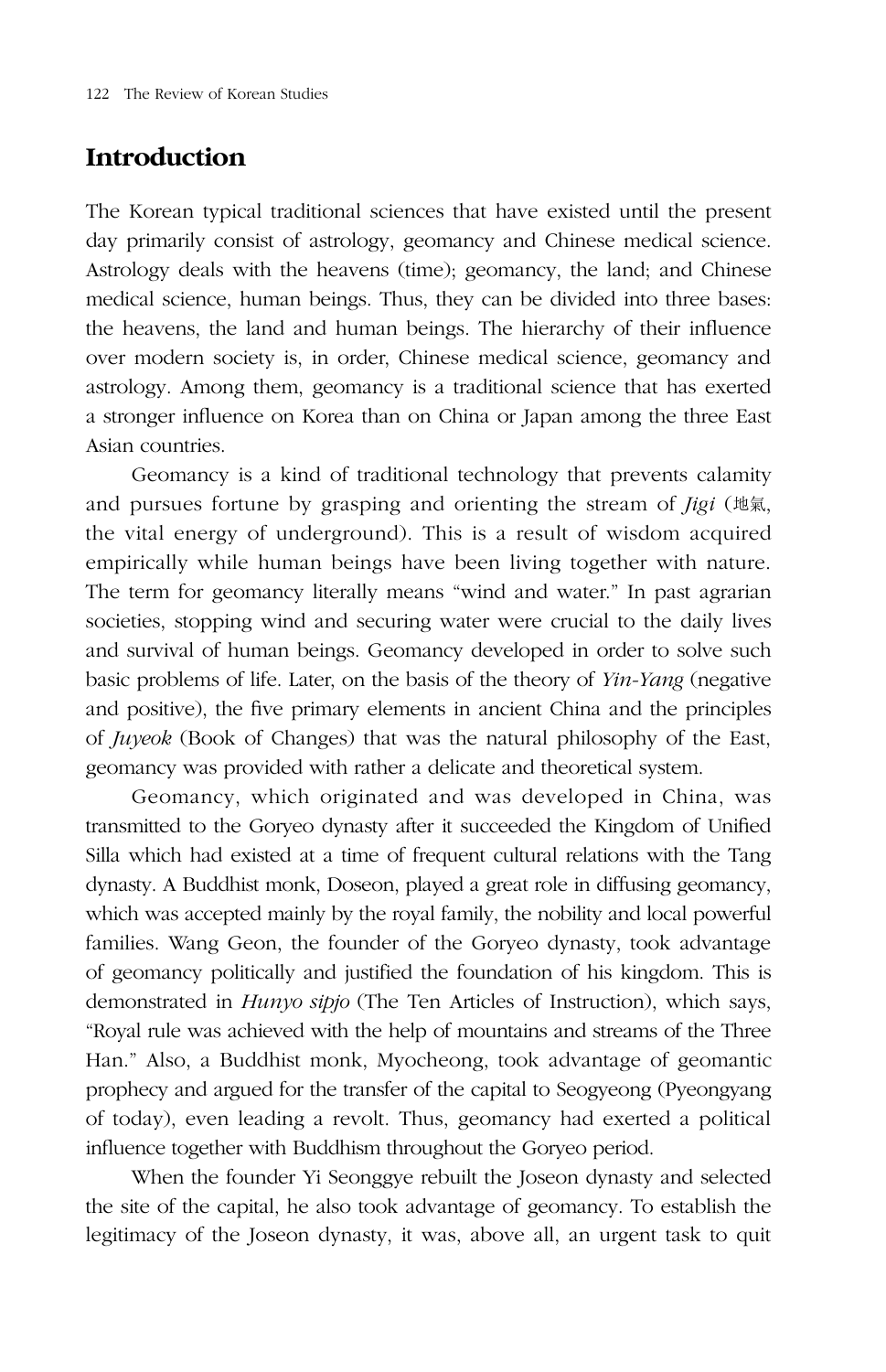Gaeseong, the capital of the Goryeo dynasty and to construct a new royal capital. In this process, many sites were proposed for the royal capital and arguments were developed for choosing the most suitable site. In particular, an argument over the position and direction of the royal palace between Jeong Do-jeon and Saint Muhak is recorded in an unofficial history. At that time, Saint Muhak argued that the palaces should be oriented with Mt. Inwang as a basic mountain according to the topography of Hanyang (Seoul of today). In contrast, Jeong Do-jeon argued that the palaces should be built facing south with Mt. Baegak as a basic mountain because the king should manage the administrative business facing south. Eventually, Gyeongbokgung palace was erected with Mt. Baegak as a basic mountain following the argument of Jeong Do-jeon. Thus, geomancy exerted a great influence on the selection of the royal capital and the placement of palaces.

Later, further geomantic discussion about the transfer of the capital rarely appears in history except for that of Gyoha during the period of King Gwanghaegun. However, besides selecting the royal capital, geomancy has been used in a variety of aspects of daily life such as selecting the sites for either royal tombs or private tombs of the nobility or common people, not to mention selecting the location of towns, town-planning, and selecting sites for houses. Geomancy came to permeate areas of daily life in contrast to its political use during the period of Goryeo.

Toward the latter period of the Joseon dynasty, civilians had a strong tendency to deify geomancy. In particular, while tomb-related geomancy on behalf of the deceased was a widely-recognized social practice, it also caused many problems. There were frequent lawsuits related to the sites of ancestral tombs. Such acts as secret burials at another's ancestral graveyard or forced occupation of graveyards became serious social problems. Confucian scholars placed the blame squarely on geomancy for these problems.

As is often seen in the scientific tradition of the East, geomancy involves both a rational attribute based on empirical knowledge and a mysterious attribute that is hard to prove empirically. Formation of empirical and scientific theory through long interaction with the natural environment was not foreign to Confucian scholars of the Joseon period. However, the mysterious attribute that was remarkably represented by the theory of fortune and misfortune wasn't easily accepted by the Confucian scholars of Joseon. Nevertheless, geomancy was acceptable to Confucian scholars when it emphasized a moral norm like "filial piety." In order to bury the ancestral corpse comfortably, it was difficult to repudiate geomancy which was the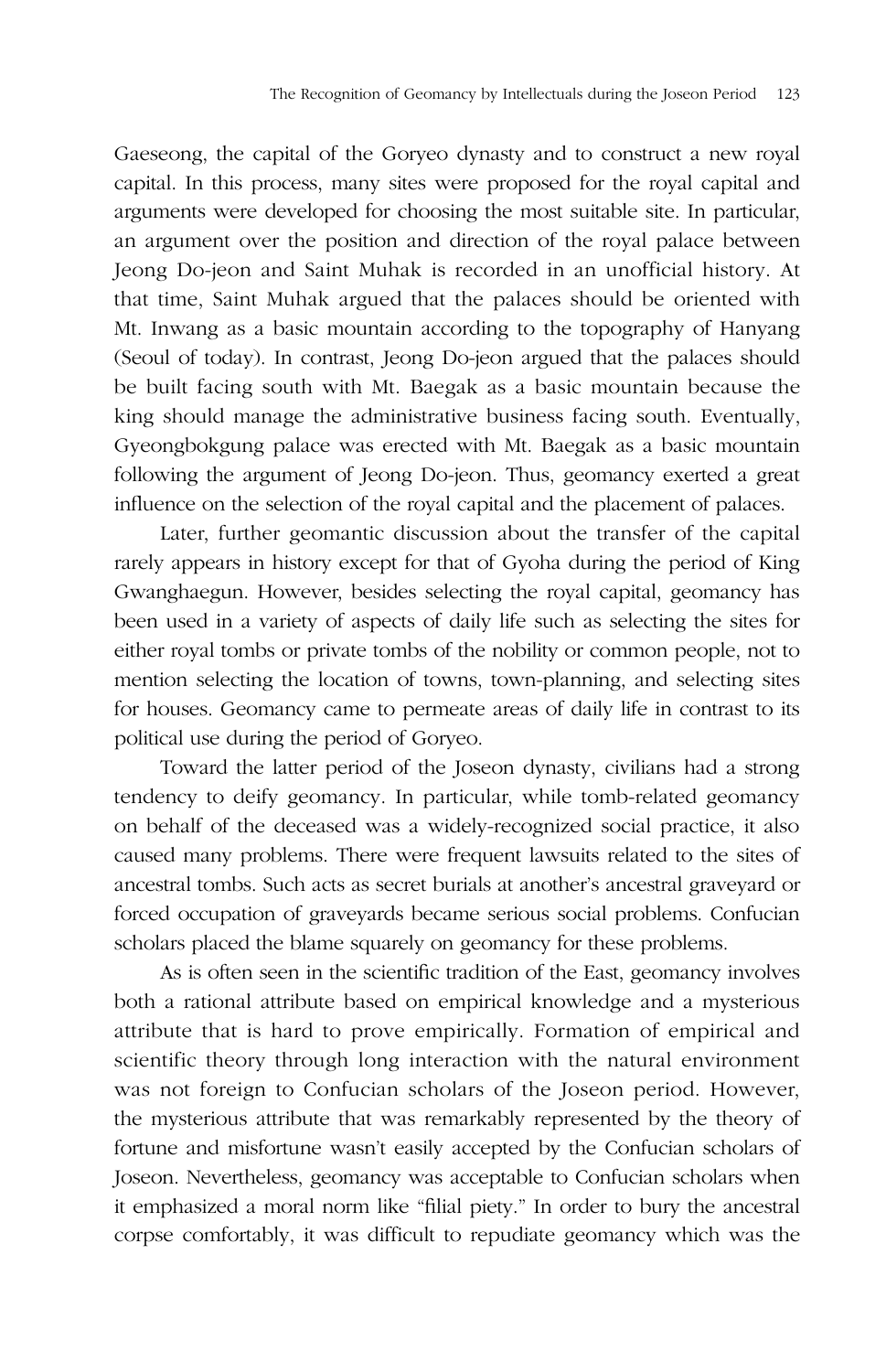the sole method of reading the land at that time. Consequently, the Joseon dynasty viewed geomancy (geography) as an important technology and constructed the royal tombs based on it. Confucian scholars also followed the theory of geomancy when choosing the sites of ancestral tombs.

This paper aims to review the history of the practice of geomancy during the Joseon period based on this critical perspective. Reviewing intellectuals' perception of geomancy during the Joseon period, this paper will try to grasp concretely how geomancy functioned in society at that time. To explain the peculiarities of geomancy during the Joseon dynasty, it will be helpful to review how heretical geomancy was nevertheless recognized by intellectuals in Joseon society where Neo-Confucianism was a fundamental basis of social management.

# **The Characteristics of the Theoretical Structure of Geomancy**

The theoretical structure of geomancy shown in traditional geomancy books is divided into four aspects: the theory of mountains, the theory of auspicious sites, the theory of topography, and the theory of water. Also, they are often divided into three further theories: geomantic topography, principle and material force, and material shape. Choi Chang-jo, who tried to arrange geomantic thought from the viewpoint of modern geography, divided the theoretical structure of geomancy largely into an energy-feeling system and a theoretical system of empirical science. The energy-feeling cognitive system takes the feeling of the energy of the land as its core and includes the theory of (ancestors and descendants) feeling the same energy, the theory of the owner's fortune and misfortune and the theory of appearance. It has a strong mysterious attribute that is hard to understand rationally. The theoretical system of empirical science consists of the empirical knowledge of the land that has been accumulated and includes observing mountains, embracing winds, getting water, determining propitious sites and finding direction (Choi 1984).

Thus, there is both a rational element and a mysterious element mixed in geomancy which lacks a consistent theoretical system. In *Cheongogyeong*  (靑烏經, The Geomantic scripture of Cheongo) and *Geumnanggyeong* (金囊經, The Geomantic scripture in the golden bag) which are accepted as earlier scriptures of geomancy, most theories are described in obscure metaphors. They involve mysterious content to the degree that Confucian scholars who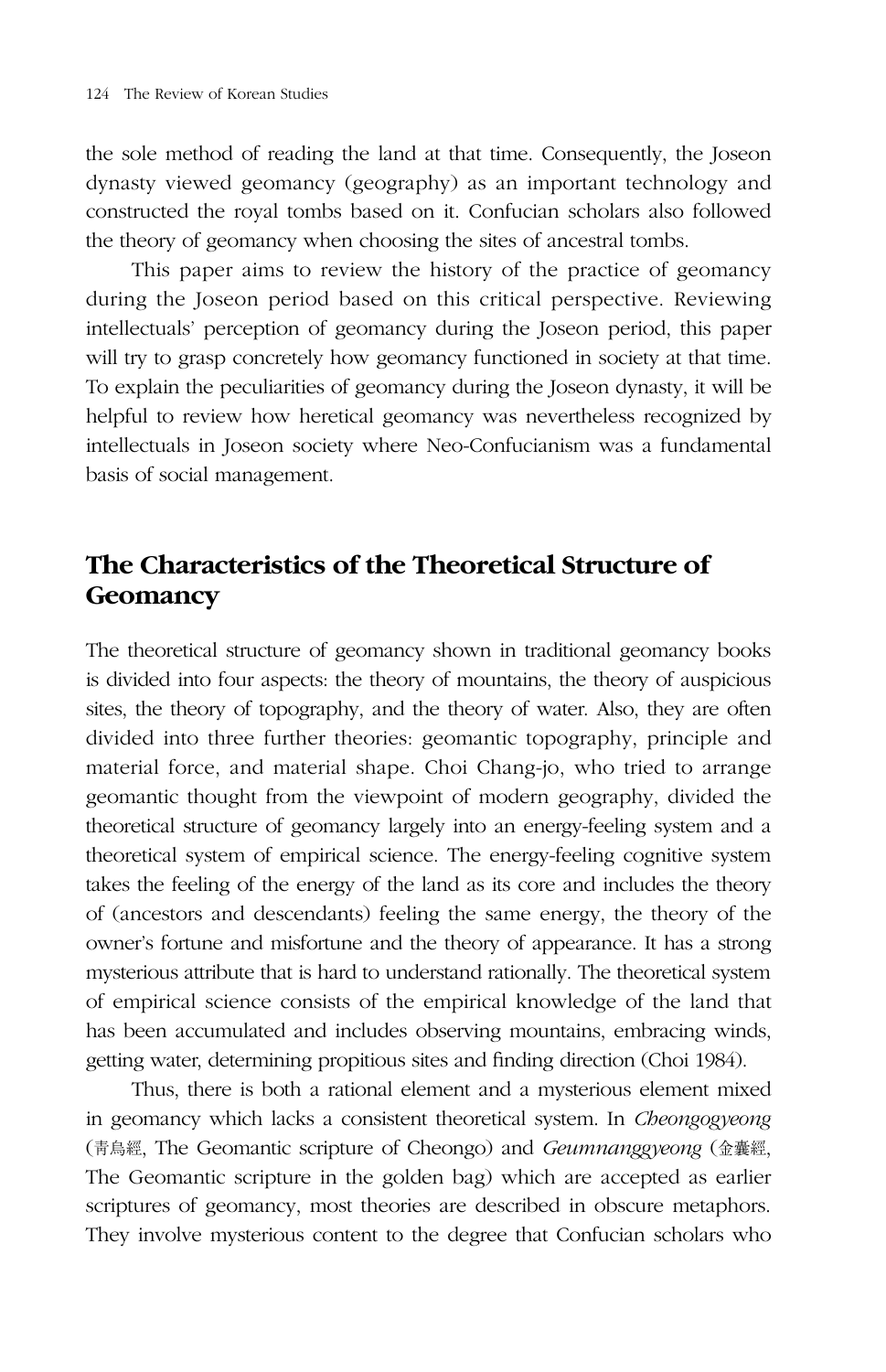pursued rational and practical ethics might accuse them of heresy. When geomancy is seen from the viewpoint of the technology of observing the land to find a propitious site, the empirical scientific theories related to observing mountains, embracing winds, getting water, determining propitious sites or finding direction constitute content which Confucian scholars can readily accept. In terms of modern geography, they correspond to the location theory of houses or the location theory of tombs, so it is unnecessary to throw away the methods and techniques that were used to find propitious sites.

One problem, however, is the theoretical system based on the "feeling the same energy" theory. In *Geumnanggyeong,* which was seen as the most important scripture of geomancy during the Joseon period, the theory of feeling the same energy comes foremost as follows:

A burial is to receive live energy and five energy flows under the land. A human being receives his body from parents and if the remains of parents get energy, descendants will get a benefaction.(Gwak Bak, *Geumnamgyeong,* Chapter of Feeling)

According to the scripture, in case of feeling energy, fortune or misfortune comes to human beings. If the copper mountain collapses in the west, the mysterious bell in the east will ring. If a tree blooms, grain will shoot out in the room. (Gwak Bak, *Geumnamgyeong,* Chapter of Feeling)

The theory of "feeling the same energy" is called the theory of *chinja gameung* (children feel the vital energy of parents) which constitutes a theoretical basis for geomancy of tomb when selecting a burial site. As parents and children have the same energy, if the ancestral corpse is buried at a propitious site, the good energy the remains of parents receive will be transmitted to children, who will become fortunate as a result. Such an explanation based on the theory of feeling is not strange to Confucian scholars who are accustomed to relative thought such as *cheonin gameungnon* (the theory that the heavens and human beings feel each other). It is not the theory of 'feeling the same energy' itself, but the theory of fortune and misfortune on which it is based which constitutes the problem.

The so-called theory of fortune and misfortune goes beyond "feeling the same energy" to directly connect the everyday life of descendants with the goodness and badness of burial sites. Beyond the scope of metaphor, it connects the concrete aspects of fortune and misfortune; therefore, its expression is quite provocative. The following is a passage related to the theory of fortune and misfortune in one of the earlier scriptures of geomancy, *Cheongogyeong.*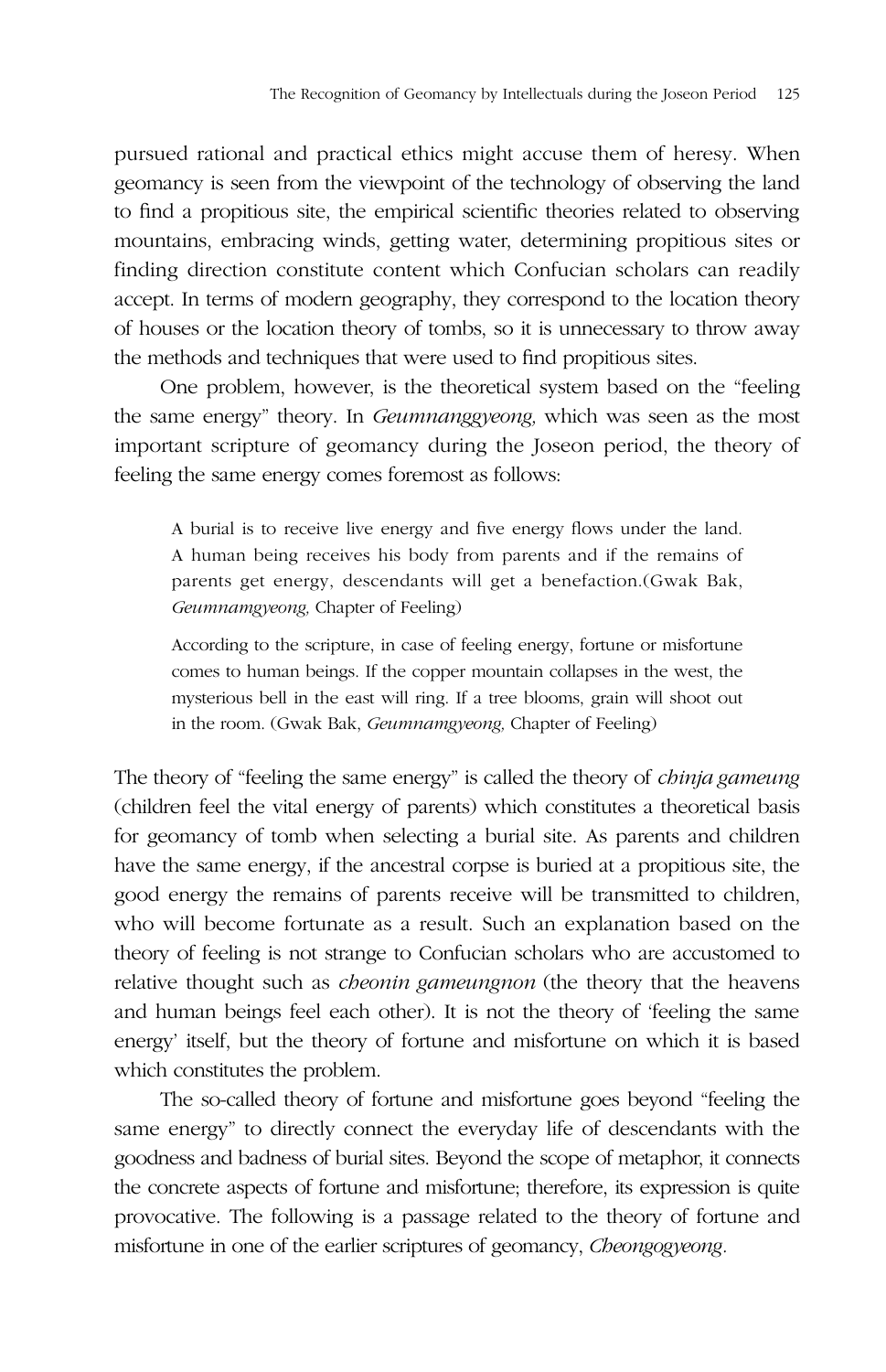As a mountain likes to meet and water likes to be clear, there will be honor nearby and abundant wealth if a mountain is met and a watercourse winds. If a mountain is closed and water flows by, a king will be caught and become a slave and feudal lords will fall. If mountains bow deeply and gather, and a watercourse meanders, descendants will be extremely prosperous.

If a mountain runs away and water flows straight, one will be a slave. If water is abundant east and west, wealth and treasure will be boundless. If a watercourse winds sideways three times and straight four times, one's official post will be elevated much higher. (*Cheongogyeong*)

Thus, even the earlier scripture suggests the aspects of fortune and misfortune quite concretely. It doesn't simply describe the content of being fortunate or suffering harm but is describing matters as if there is an omen in reality such as "One will be caught as a captive or will be a slave and hang on relations." It can be seen that geomancy surpasses the function of the technology of observing the land simply to find a propitious site and assumes the character of changing one's fortune related to human business. Consequently, not merely selecting a propitious site, but arranging to become fortunate, becomes an aim of geomancy.

In *Myeongsannon* (明山論, The Theory of noted mountains) which was a subject of the civil service examination during the Joseon period, the theory of fortune and misfortune is reviewed. A typical instance is as follows:

A site thinks highly of getting a mountain. If it doesn't get a mountain, it won't get energy. A site thinks highly of getting water. If it doesn't get water, it won't become fortune. Direction thinks highly of looking at a mountain. If it is backed by a mountain, fortune won't be brought. Direction thinks highly of looking at water. If it is backed by water, profits won't last long. To get both a mountain and water will cause riches and honor of descendants to continue for a long time.(*Myeongsannon,* Chapter of Two energies)

As can be seen in the above quotation, the way of finding a mountain and water is connected with fortune and misfortune. This shows that the theory of fortune and misfortune is immanent in the foundation of geomancy. *Jirisinbeop* (地理新法, New geography), written by Ho Sunsin from the viewpoint of the theory of principle and material force, was one of the four subjects in the civil service examination during the Joseon period. It describes the theory of fortune and misfortune very remarkably as follows: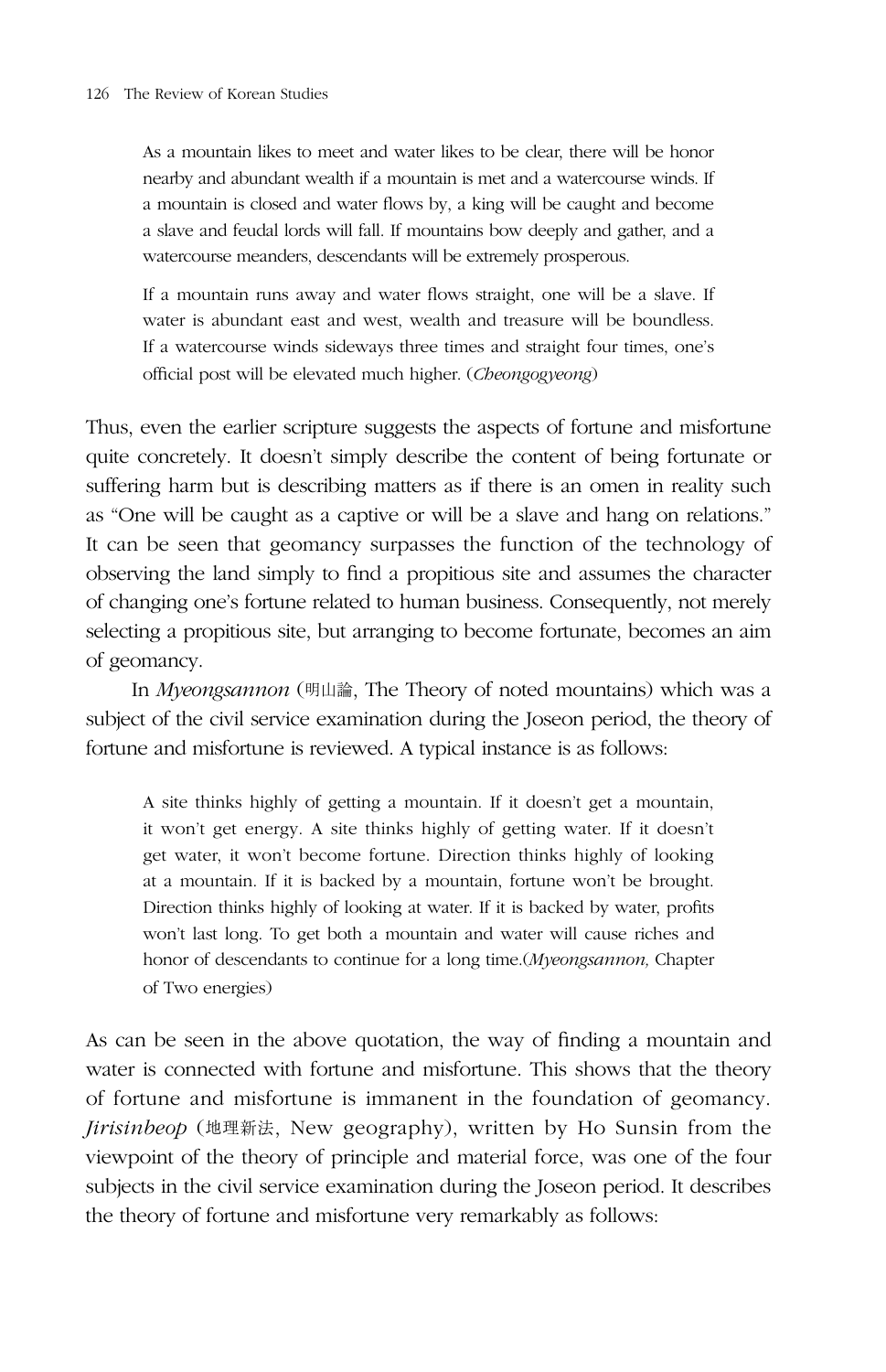The reason geomancy is used by people is that its influence on people's good and ill luck and fortune and misfortune is quite enormous. As for efficacy of medicine, its good and harm is just related to a person. As for correctness of divination, its good and harm is just related to only one thing. As for correctness of physiognomy and fatalism, their good and harm is just related to satisfying one's curiosity. However, as for the influence of geomancy on people, if it is correct, its auspiciousness and fortune will be enough to glorify a family. If it is false, its calamity will be enough to destroy a family. Considering this situation, how dare we say geomancy is a matter of little importance and that we can dispense with good geomantic technique! (Kim 2004)

Furthermore, *Geumnanggyeong* says, "As fortune or misfortune appears in less than a day, a person of virtue should take a divine thing and change his fate" (Gwak Bak, *Geumnamgyeong,* Chapter of Mountain topography) and makes a revolutionary assertion that fate can be changed by geomancy. As the fate of all things under the sun including human beings has been decided by the heavens, common Confucianists cannot accept a change in fate at all. To deny the inevitability of inborn fate and to actively accept the mutability of fate is analogous to a revolutionary thought. Because of this attribute, geomancy has also functioned historically as an ideology to justify surname-change revolutions. King Wang Geon, the founder of the Goryeo dynasty took advantage of geomancy as an ideology in founding the nation and the first king of the Joseon dynasty, Yi Seonggye, also used the geomantic ideology earnestly.

The revolutionary character of geomancy that 'a person of virtue should take a divine thing and change his fate' resulted in more public indulgence in the theory of fortune and misfortune. As the fate of human beings is alleged not to be inborn but changeable, it is natural to a certain degree that people should earnestly try to change their fate. To change misfortune into fortune, people took advantage of geomancy assiduously. It was common to find a famous geomancer and a propitious site by paying a lot of money. Such a phenomenon prevailed during the period of Tang and Sung in China. Therefore, books on geomancy in later days came to put a more emphasis on ethical character. It was so-called *sojugilhyungnon* (所主吉凶論, theory of owner's good or ill luck) that was suggested in *Injasujijahyojirihak* (人子須知資孝地理學, Geography of filial piety essential to human beings) by brothers Seo Seon-gye and Seo Seon-sul during the early Ming dynasty.

*Sojugilhyungnon* emphasizes ethical character on the basis of famous phrases in *Juyeok*: "There are surely happy events at the house which accumulates virtue while there are surely disasters at the house which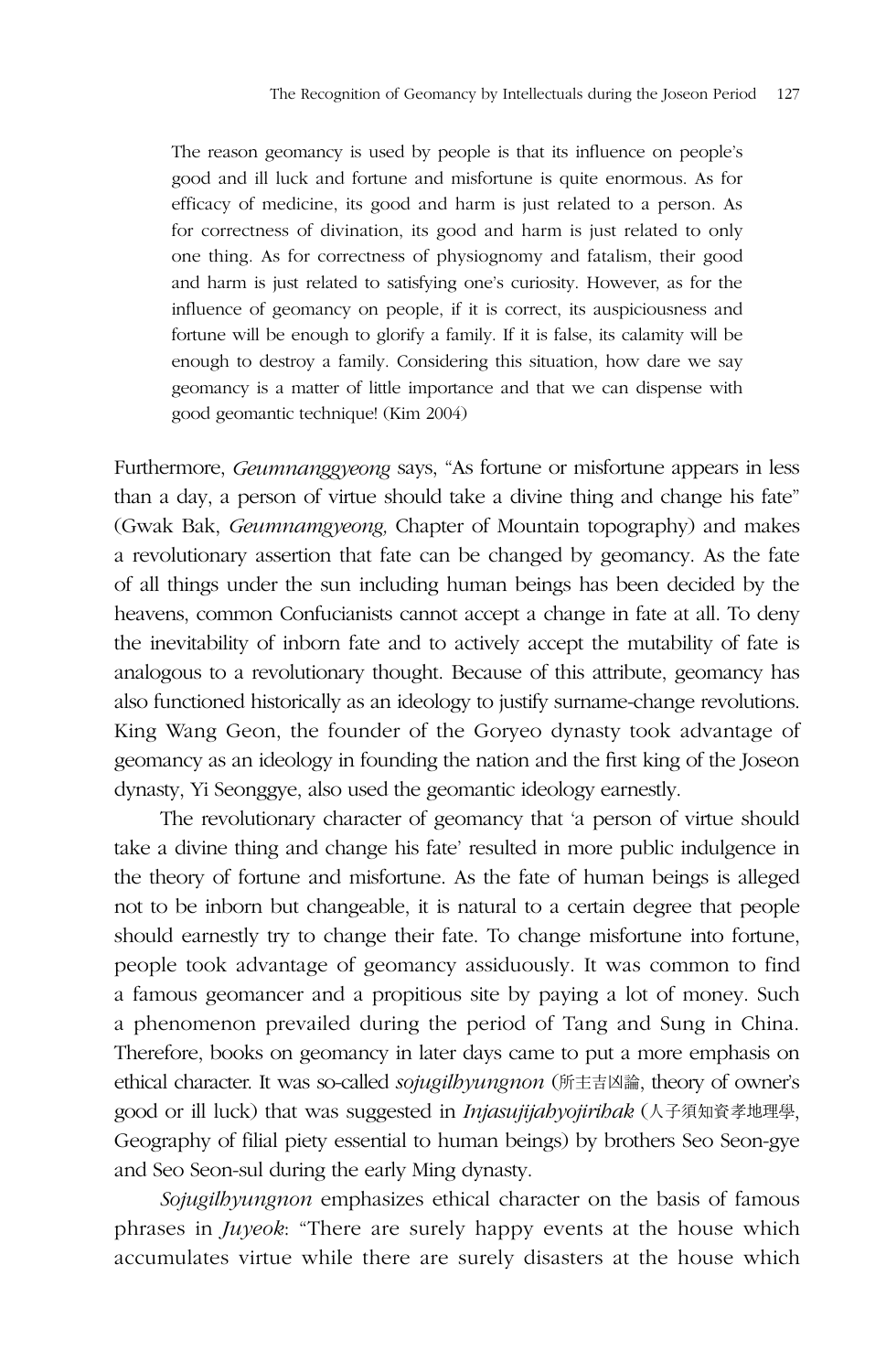accumulates vices" (*Juyeok*, gwon2, Trigram of gon). It is a theory that, however propitious a site one gets, one cannot be fortunate if one performs evil deeds. Likewise, whatever bad site one gets, one can be fortunate if one performs good deeds. At this point, geomantic theory seems to make no sense.<sup>1</sup> Geomancy will play nothing more than a supplementary role in ethical norms. However, it must be seen that *sojugilhyungnon* is not a core theory of geomancy but a kind of normative theory suggested in response to the situation of social vice caused by "the theory of fortune and misfortune" that prevailed. The following tale is an example showing the emphasis given to ethical characteristics by geomancy.

Park Sang-ui, who was a well-known geomancer during the period of Joseon, made a trip one day. It became dark on the way. He stayed for the night at a house where a bachelor and his old mother were living. Seeing the old mother cook rice out of a goblin pot, Park Sang-ui asked why. She said that it was because of her dead husband's request. He appreciated her hospitality and left the house after selecting a burial site propitious enough to produce ministers. Ten years later, he happened to pass the village again only to fail to find the household for whom he had selected a propitious site. The family had already been broken up. He wondered and asked a neighbor in the village. The neighbor said that the bachelor's father had committed a murder while alive; accordingly, the family couldn't be fortunate because of such evil deeds. (Jang 1995)

# **The Recognition of Geomancy by Earlier Confucianists**

Neo-Confucianism was the dominant principle of social management during the Joseon period. Accordingly, from the viewpoint of mainstream Confucianism, geomancy couldn't help but be a heretical science. Moreover, if the irrational content of the theory of fortune and misfortune dominated geomancy, it seems that there would be no room in which rational Confucianists could accept it. Consequently, the argument about whether to

<sup>1.</sup> Emphasizing ethical characteristics in geomancy gives rise to a a paradox that threatens the foundation of geomancy. However, human beings cannot perform good deeds consistently throughout their entire lives. Therefore, according to the view of harmony among the heavens, the earth and human beings, intentionally trying to accumulate good deeds, to 'take a divine thing and change fate' aggressively and the supplementation of insufficient good deeds with the energy of the land can be a solution to that question (Choi 1990:106).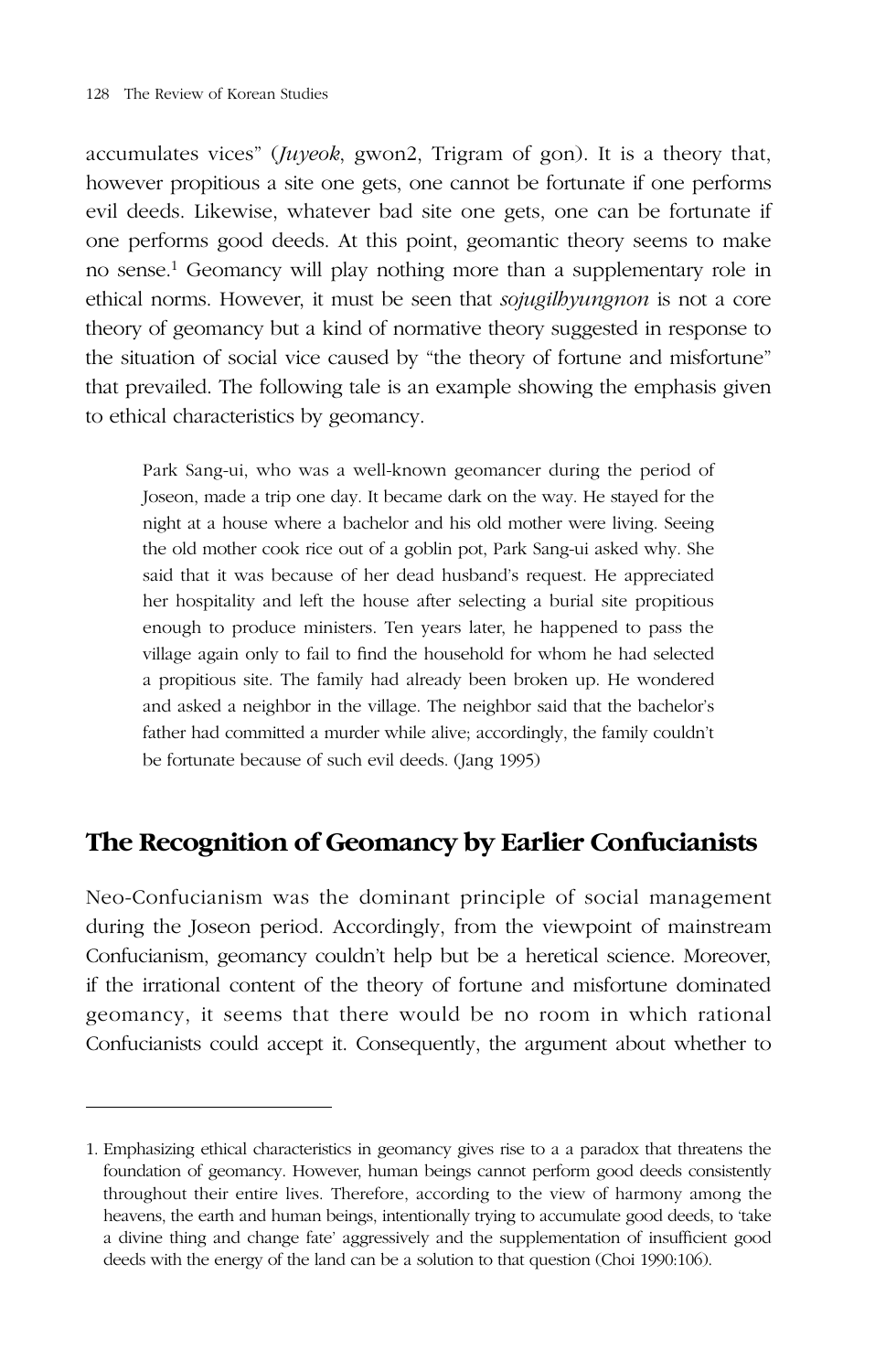accept geomancy or not continued consistently throughout the Joseon period. What intellectuals of Joseon mentioned most in this process was the geomantic discourse of Jeongja (程子, Jeongyicheon 程伊川) and Chu Hsi (朱熹).

In Joseon society, where the Neo-Confucianism of Chu Hsi was the dominant thinking, the geomantic discourse of Jeongja and Chu Hsi played an important role as a kind of guidebook to geomancy. It was the theory of geomancy of Jeongja and Chu Hsi that was presented as the foundation of whether to accept geomancy or not. Thus, it had a great influence on intellectuals. Therefore, before reviewing the recognition of geomancy by intellectuals of Joseon, it is necessary to review the theory of geomancy of Jeongja and Chu Hsi.

# *The Recognition of Geomancy by Jeongja*

Jeongja described the contents related to geomancy in *Jangnon* (葬論, Theory of burial) as follows:

To select a burial site is to decide if it's good land or bad land and not to presume fortune or misfortune, geomancers say. If the land is propitious, the ancestral spirit buried there will be comfortable and descendants will also be prosperous. It has the same reason: that stems and leaves will be luxuriant if the roots of a tree are earthed up. If the land is bad, the contrary will be true. Then, what is so-called 'good land'? The proof is that the color of the soil should be colorful and bright and the vegetation luxuriant. Father, grandfather, son and grandson have the same energy. If ancestral bones are comfortable, the descendants will also be comfortable. If not, the descendants won't be, either.

As can be seen in the above quotation, Jeongja denies the theory of fortune and misfortune of geomancers. But he doesn't deny geomantic theory. He basically suggests the choice of the site should be made because there are good or bad sites. To select sites carefully is the cardinal point and the reason for the existence of geomancy. Also, he accepts even the theory of 'feeling the same energy' that is an important theoretical basis of the geomancy of tombs. He argues that if ancestral bones are buried at a good site, descendants will be comfortable. Judging from examining the color of soil and then fortune-telling, it can be seen that he maintains the viewpoint of the theory of geomantic topography rather than the theory of principle and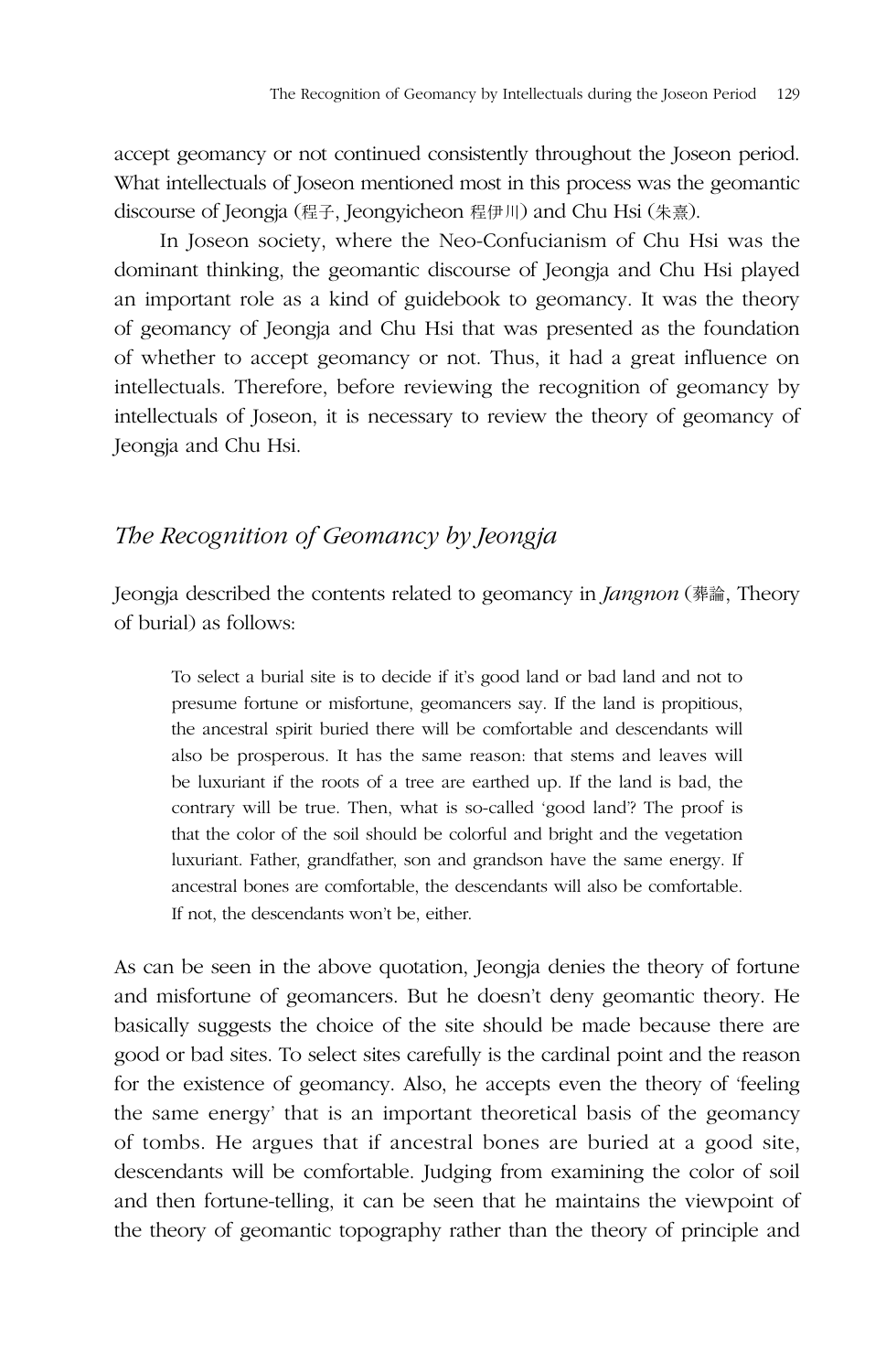material force based on direction. Together with this geomantic viewpoint, he suggests "five anxieties" as considerations in site selection. They are also frequently quoted by Confucianists of the Joseon period.

The five anxieties must be refrained from in the future: not to bury a corpse on the road; not to bury a corpse under the castle; not to bury a corpse in the ditch or pond; not to bury a corpse on the site taking propitious energy; not to bury a corpse in the vicinity of rice paddies or fields. ( Jeongyicheon*, Jangnon*)

The five anxieties Jeongja suggested are very much commonplaces. They are not difficult and mysterious terms of geomancy. A person capable of rational thinking can understand them. This caused some Confucianists to argue that Jeongja didn't believe in geomancy and that even his saying, "If that side is comfortable, this side will also be comfortable" was not a geomantic expression but only a expression of feelings. Presumably, Jeongja didn't accept geomancy but denied it.

# *The Recognition of Geomancy by Chu Hsi*

Considering that the Neo-Confucianism of Chu Hsi was a dominant thought in Joseon society, the theory of geomancy of Chu Hsi exerted an enormous influence on intellectuals. Chu Hsi had a profound knowledge of geomancy and left detailed writings on geomancy, which is evident in *Sanneunguijang* (山陵儀狀, The Documents about the Royal Tomb) submitted to Emperor Gwangjong in 1194. The core excerpt is as follows:

To bury a corpse means to hide bones carefully. That is, it means to take good care of ancestral bones. When burying ancestral bones, descendants should be prudent and make the bones comfortable with sincerity and benevolence. It is exactly an everlasting true tactic. If the bones are taken good care of and the spirit becomes comfortable, descendants will be prosperous and sacrificial rites will be continued. This is just a law of nature. If the burial site isn't selected carefully and the soil is bad, water, moles, crickets, ants or wind will infiltrate into the tomb. Then, the bones and spirit will be uncomfortable, causing such a calamity, death or a misfortune that the family line will break. It must be a very frightening matter.

One who selects a burial site should examine the following carefully: whether the mountain range behind the tomb is hard or soft; whether wind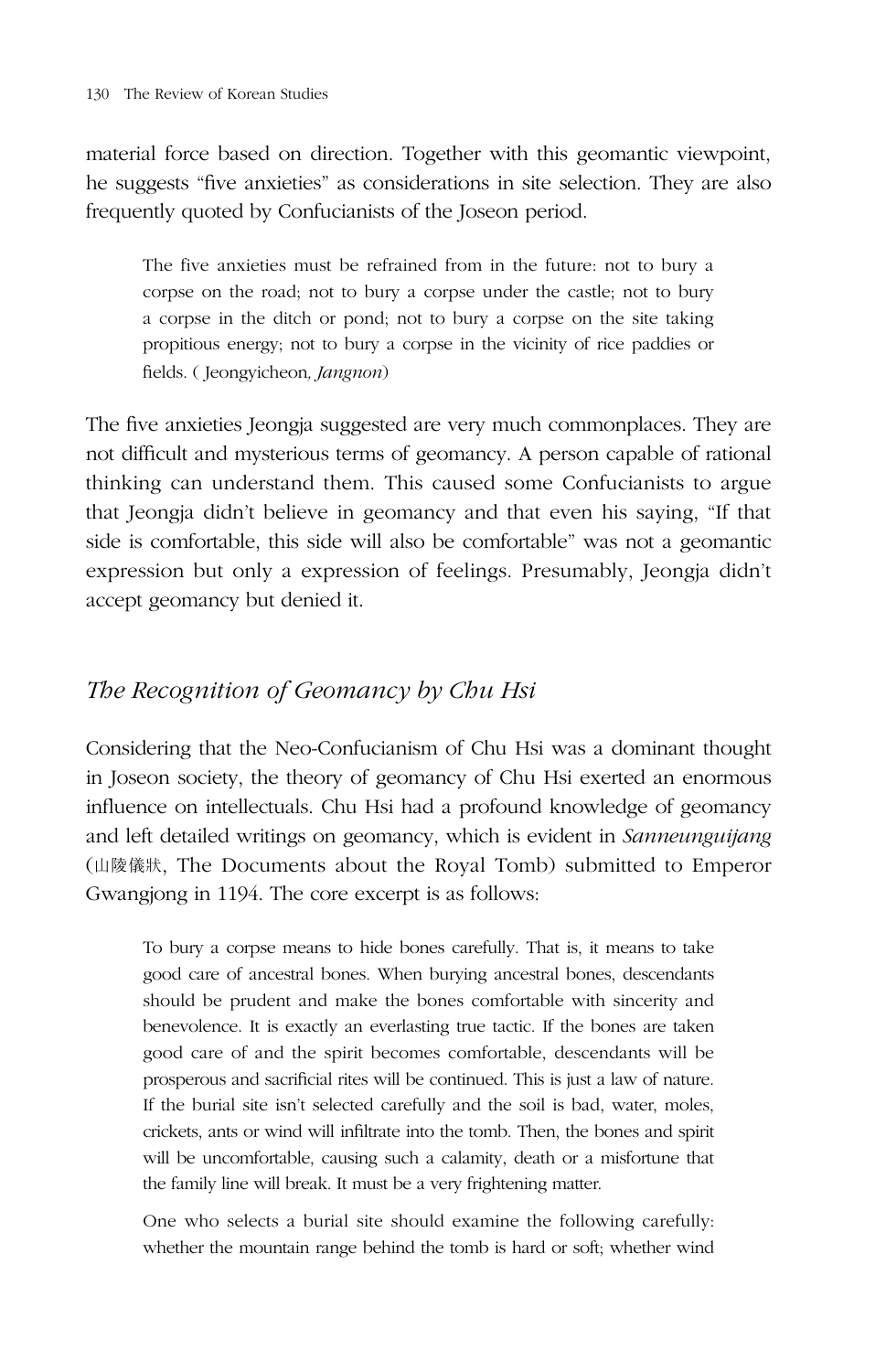and energy is gathered well or dispersed; how deep or shallow water and soil are; whether the area of the hole that bones are buried is straight or leaning; whether it is a propitious site or not as a whole. Later on, it will be possible to estimate whether the site is propitious or not. Those who insist that the burial site should be selected according to the surname of the emperor should be made to select a propitious site following the above five criteria. (Kim 1998:24-29)

Chu Hsi also followed the theory of Jeongja, "If that side is comfortable, this side will also be comfortable." Basically, he recognizes the theory of feeling the same energy. However, unlike Jeongja, he expresses the precise methods for selecting sites in geomantic terms. Jeongja suggested the concrete methods in "five anxieties," but he didn't use geomantic terms. Chu Hsi advanced a step forward and suggested the methods based on the fundamental geomantic theory like gathering and dispersing. As for the methods of selecting sites, Chu Hsi mainly follows the theory of geomantic topography and denies the theory of principle and material force (理氣論) based on direction.

# **The Recognition of Geomancy by Intellectuals in the Period of Joseon**

## *The Aspects of Existence and Function of Geomancy in Joseon*

As mentioned above, the Joseon dynasty was founded by taking positive advantage of geomancy. Despite overt claims to have established a Neo-Confucian society, it was a nevertheless a product of accepting the positive revolutionary thought of geomancy, "to take a divine thing and change one's fate." Therefore, the transfer of the capital from Gaeseong, where the geomantic energy related to the sovereign had declined, to Hanyang (Seoul of today) was pursued very urgently. In this process, geomancy played an important role, which is confirmed through the records of *Joseonwangjosilnok* (The Veritable Records of the Joseon Dynasty).

Geomancy of the early Joseon dynasty was accepted positively from the national point of view and, afterward, came to be fixed as a new system. That is, an exclusive official post was established while geomancy was being used in the construction of the royal capital and royal tombs. *Gwansanggam*  (The Office for Observation of Natural Phenomena) included both a teaching professor and a teaching instructor of geomancy who took charge of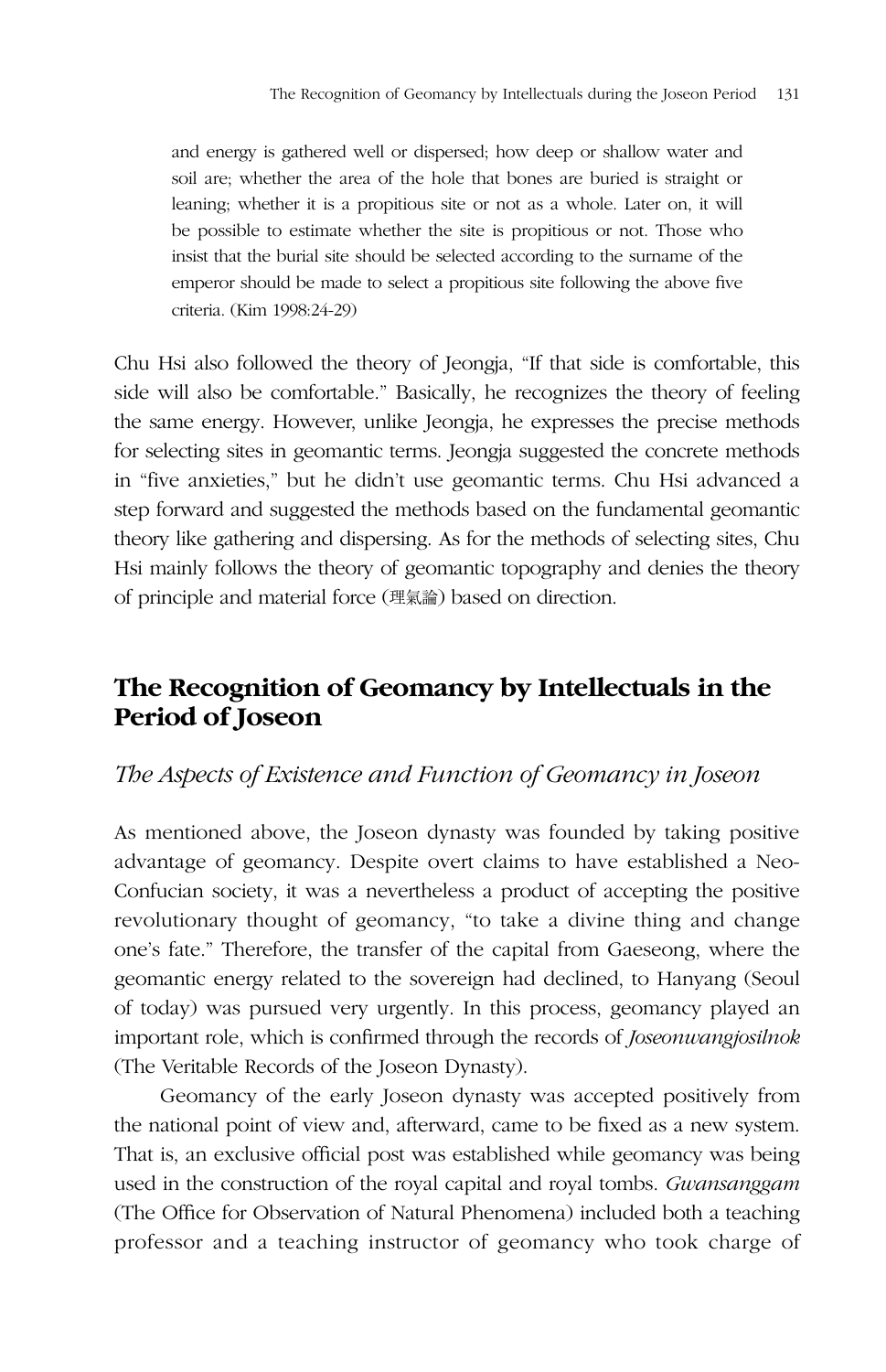practical affairs and education (*Gyeongguk daejeon,* gwon3, Code of *yejeon*). In particular, as the scrutiny of royal tombs was treated as important national business, the King directly suggested his opinion more often than not.

During the reign of King Sejong, subjects derided geomancy for its absurdity that "fortune and misfortune derives from good or ill luck of the burial sites of ancestors or the direction of houses." King Sejong retorted to such an argument, saying that King Taejo and King Taejong also took advantage of geomancy when constructing the new capital and royal tombs; even famous Confucianists, Jumungong and Chaegyetong had decided their own burial sites when dying. Also, when Yi Yang-dal and Choe Yangseon argued over blocking a path consisting of 12 courses at the royal tomb Heonneung, King Sejong directly gave a lecture against the opposition of subjects (*Sejong sillok* 15/ 7/ 7, vol 3, 489). Saying that all the theories of geography could neither be believed nor completely ignored, stressing that ranges and shapes in geography should be scrutinized minutely because of its complication, and indicating that former kings had used geography when deciding on the capital and royal tombs, King Sejong had Confucianists study and reveal the point of geography (*Sejong sillok* 15/ 7/ 10, vol 3, 490).<sup>2</sup>

In particular, in many cases problems related to royal tombs were solved according to the theory of geomancy. Most Confucianists had ill feelings toward this custom. Though subjects asserted the absurdity of geomancy in relation to the transfer of a royal tomb during the reign of King Myeongjong, the King rejected the suggestion, saying: "Though geomancy may be incredible, good or ill luck should be distinguished"(*Myeongjong sillok* 14/ 4/23, vol 20, 511). Moreover, in the process of deciding the burial site of the Queen's agent, King Seonjo said to subjects attacking geomancy for its absurdity, "When the technique of geography is accustomed to astronomy and observation of energy, it will master the delicacy of the contiguous line of a stratum." He bravely revealed his mastery over geography (*Seonjo sillok* 33/10/10, vol. 24, 134).

However, the mysterious character of geomancy was hard for realist Confucianists to accept easily. Though it was nationally established both as a technology and as a regime, and played an important role, the theory of geomancy couldn't be easily accepted by Confucianists. This was reflected in

<sup>2.</sup> Here, geography means geomancy. In Joseon, geomancy and geography were used as synonyms and, afterward, a coined word, *pungsujiri* (geomancy+geography) appeared.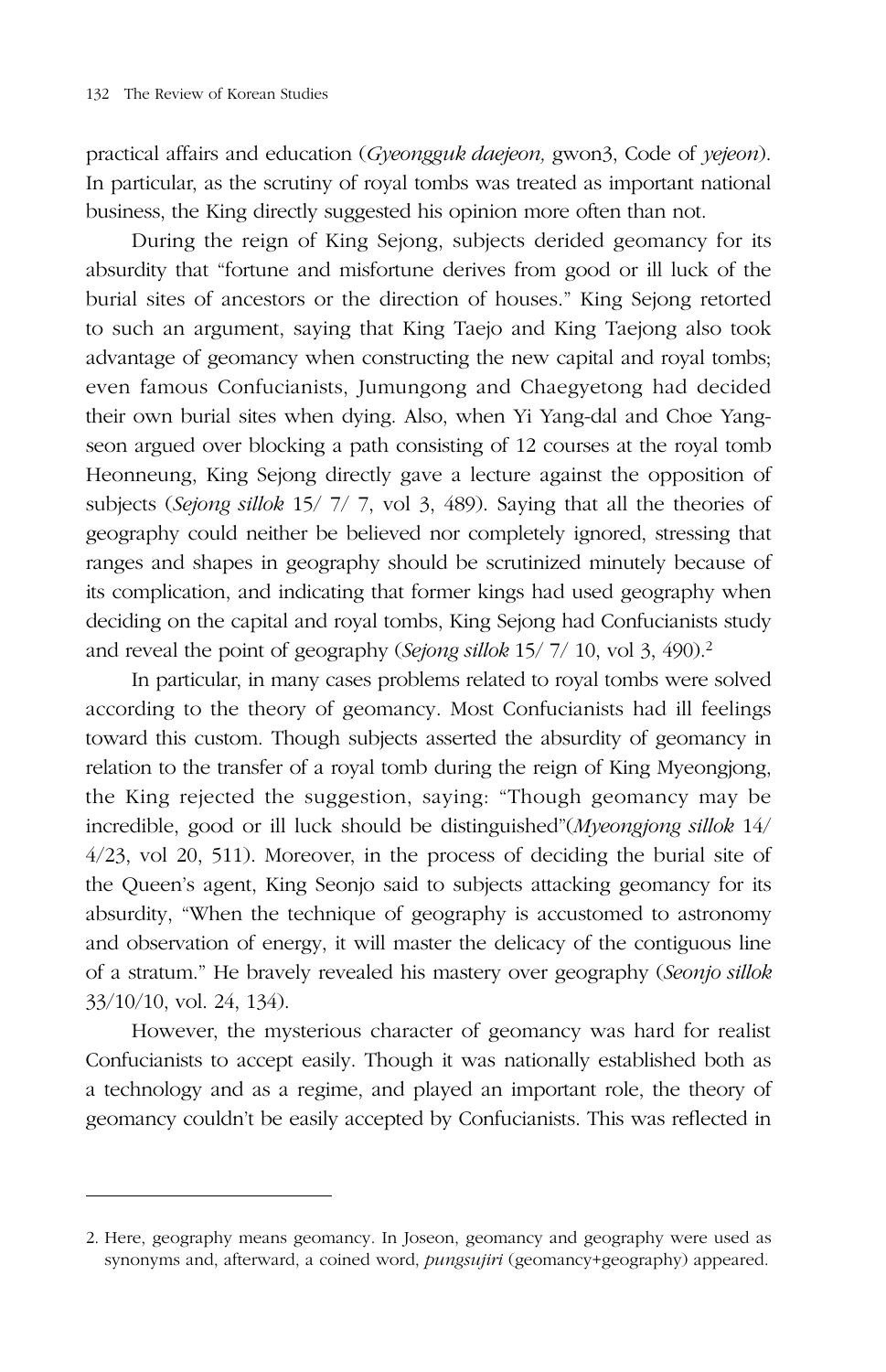the acceptance of geomancy by schools.<sup>3</sup> It seems that the theory of principle and material force that was more aligned to the theory of fortune and misfortune was harder to accept than the theory of geomantic topography.

In relation to the theories of the two schools, Jeong Gu said, "Geomancers consider it very important to investigate the following: the situation of a host and guest bowing to each other; the situation of a tortoise, Chinese phoenix, dragon and tiger; the situation of gathering and dispersing; the situation of being gathered smoothly and closed tightly. Also, geomancers refer to the cardinal principle by means of the eight trigrams and the sexagenary cycle and decide the pictures of right and reverse and good or ill luck by finding direction and pro or con." In particular, he argued that the geomancy of Chu Hsi was applicable to the theory of geomantic topography and that Chu Hsi didn't accept the theory of directions (*Seonjo sillok* 33/ 9/ 4, vol. 24, 122). It can be seen that even geomancers at that time took the theory of geomantic topography more seriously than the theory of direction because the latter was strong in the mysterious theory of fortune and misfortune.

Meanwhile, even general Confucianists who didn't practice geomancy showed a different geomantic custom from their outward insistence. That is, while criticizing the mysterious character of geomancy, they followed the theory of geomancy in selecting the burial sites of their parents. To practice the ethics of "filial piety" emphasized in Confucianism, it was natural that they should bury the bodies of their parents at propitious sites. Geomancy was simply a technology that decided propitious sites. It was an awkward dilemma to criticize geomancy outwardly but to follow it internally. At this point, a peculiar aspect of recognizing geomancy by intellectuals of Joseon appears.

<sup>3.</sup> Geomancy that was established in *Jangseo* by Gwak Bak was later divided into two schools. One is the theory of geomantic topography by Yang Gyun-song which emphasizes topography and geographical features and grasps the interrelationship of mountains, holes, sand and water. The other is the theory of principle and material force which began in Fújiàn, China, became popular due to Wanggeup in the Chinese Sung period, and emphasizes planets and divination signs (March 1986).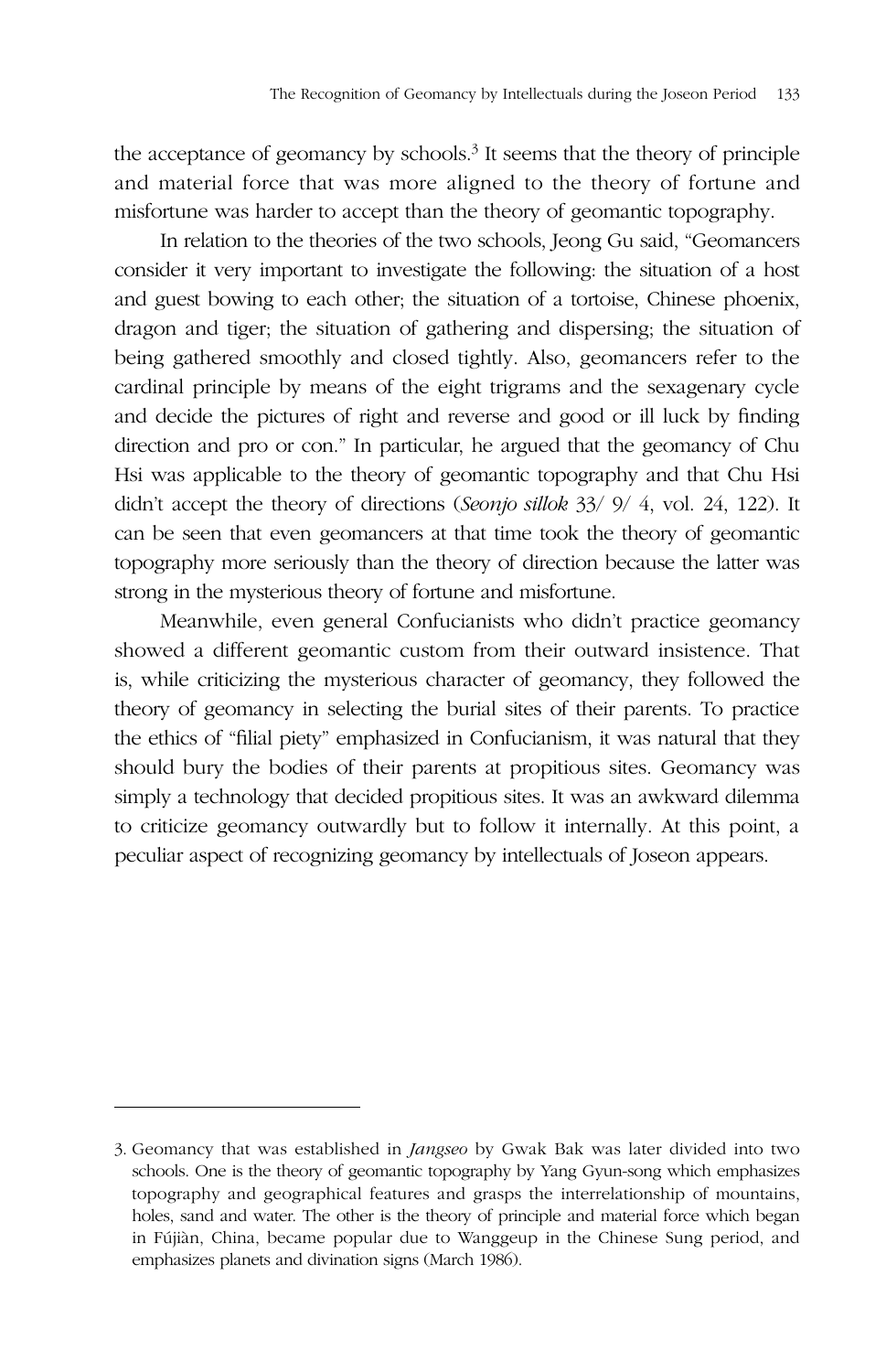Figure 1 Geomantic Map of the Situation of a Village by Geomancy of House (Collection of the Seoul Museum of History)



Figure 2 Geomantic Map of an Ancestral Graveyard by Geomancy of Tomb (Collection of the Seoul Museum of History)

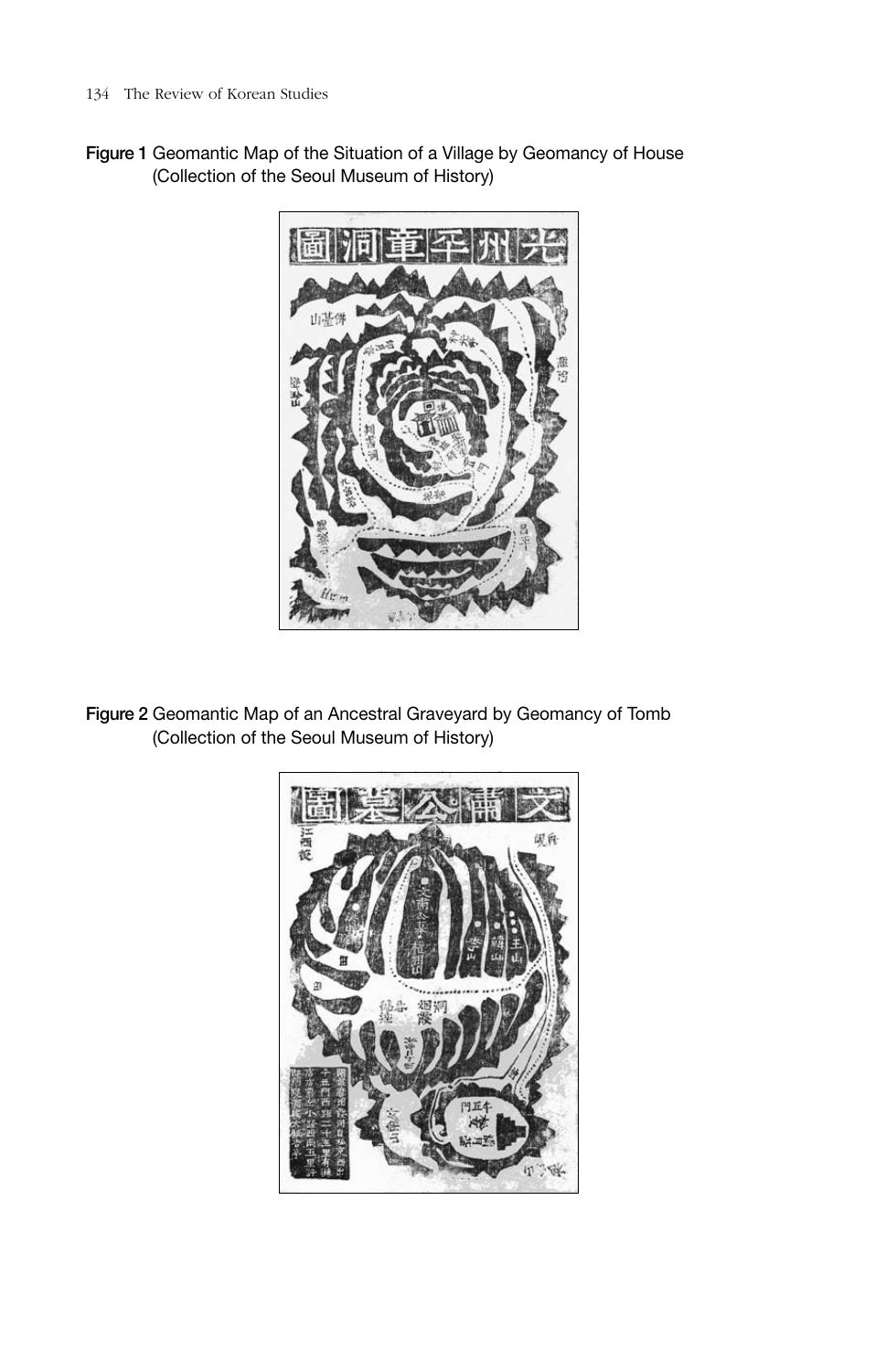# *The Recognition of Geomancy by Intellectuals in the Period of Joseon*

#### **The Negative theory of geomancy**

As the intellectuals in the period of Joseon were well grounded in Confucian attainments, it was not easy for them to accept geomancy which was a kind of conjury. Accordingly, scholars who denied geomancy exceeded in number those who accepted it. Mostly, they attacked geomancy for its mysterious character. There was a stronger rejection of the geomancy of tomb connected with the theory of fortune and misfortune rather than the geomancy of house. They also tried to find the rationale for rejecting geomancy in the discourse of famous Chinese Confucianists.

#### **1. Geomancy of Eo Hyo-cheom**

Eo Hyo-cheom (1405-1475) was a representative scholar in the first part of the Joseon period. When there was a discussion of whether an artificial hill should be erected inside the capital and watercourses be protected from the viewpoint of geomancy, or a discussion by Yi Hyeon-no that Cheonggyecheon should be dredged for clear water during the reign of King Sejong, Eo Hyo-cheom, who was an official of *Jiphyeonjeon* (a royal research institute under King Sejong), denied the theory of fortune and misfortune, saying: "Even Sama Ongong, Jeongja and Chu Hsi said that it is natural to bury the body at a propitious site but they never agreed on the theory that fortune or misfortune depends on geography." He also argued that the fortune or misfortune of a state should depend not on geography but on Heaven's decree and people's minds. In actual practice, however, he buried his parents at the family graveyard and he himself was buried at the foot of Gwangnaru (*Gukjo bogam*, vol. 7, the 26<sup>th</sup> year of King Sejong).

#### **2. Geomancy of Seo Geo-jeong**

Alongside Eo Hyo-cheom, Seo Geo-jeong (1420-1488) was also a representative scholar during the first part of the Joseon period. He said, "The theory about mountains and water began in the Later Han dynasty of China. The theory was followed by Cheongoja, Dogan and Gwak Bak; Yang Gyunsong in the period of Tang; Ho Sunsin in the period of Sung. All of them are not worth being mentioned. As this theory decides on good or ill luck of descendants by means of the good and bad of direction, mountain and water, it is a far-fetched and complicated interpretation. However, many people of later days were intoxicated by such conjury: some of them didn't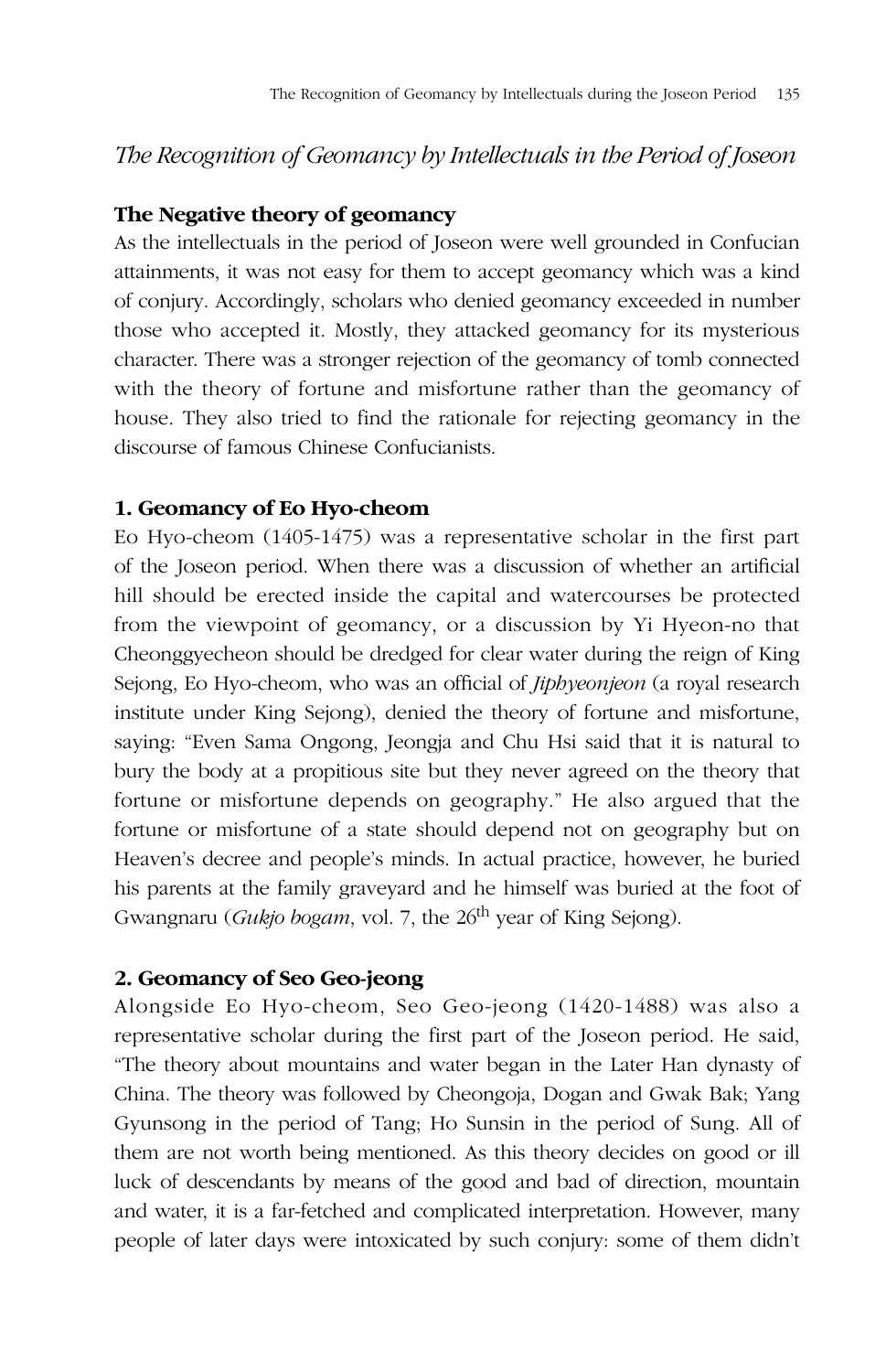bury the bodies of their parents for a few years; others dug out their ancestral tombs and removed the bodies from one grave to another repeatedly. Nevertheless, they couldn't be blessed and were followed by unexpected calamities."(Yi Yu-won, *Limha pilgi*, gwon16, Chapter of *munheonjijang*, Pungsu). Seo Geo-jeong denied not only the previous scriptures of geomancy but also the theory of feeling the same energy and fortune and misfortune.

#### **3. Geomancy of Lee Hang-bok**

Yi Hang-bok (1556-1618), who rejected geomancy, was a representative scholar in the middle period of the Joseon dynasty. When a conjurer Yi Euisin proposed to King Gwanghaegun that the capital should be transferred to Gyoha, Yi Hang-bok vigorously opposed the proposal, saying that there had been historically few examples of fixing the capital by geomancy and that *Jigisoewangseol* (the theory that the rise and fall of the royal capital depends on geographical conditions) was false and unbelievable (*Yeollyeosil gisul,* gwon7). When he was young and read through books on geomancy, he viewed them as groundless reports and ignored them. He said, "Geomancy is nothing more than the situation of bowing to each other between a host and a guest and the features of a black tortoise, Chinese phoenix, blue dragon and white tiger. The methods of gathering and dispersing, meeting and parting, melting and freezing, closure are also considered. There is only either humaneness or heartlessness." Speaking of the direction of the eight trigrams and the sexagenary cycle and the theory of obedience and disobedience, he rejected them as unreliable ones that were established in later days (Yi Yu-won, *Limha pilgi,* gwon16, Chapter of *munheonjijang,* Theory of burial). Accordingly, he argued that it would be of no help to move a house or escape from a bad direction for the purpose of preventing calamity. It can be known that as he criticized the geomantic theory of fortune and misfortune on the basis of understanding geomancy itself, he put an emphasis on the criticism of the theory of direction rather than that of geomantic topography.

#### **4. Geomancy of Jeong Sang-gi**

Jeong Sang-gi (1678-1752), a scholar who, academically, pursued the importance of practical learning in the later Joseon period, is well-known for his epoch-making *Donggukjido* (Map of Korea) in the history of Korean maps. Seeing evil social customs caused by geomancy, he expressed his opinion: "As geomancy concludes that a good person can attain a propitious site, good or ill luck actually depends not on soil but on the Heavens." He denied the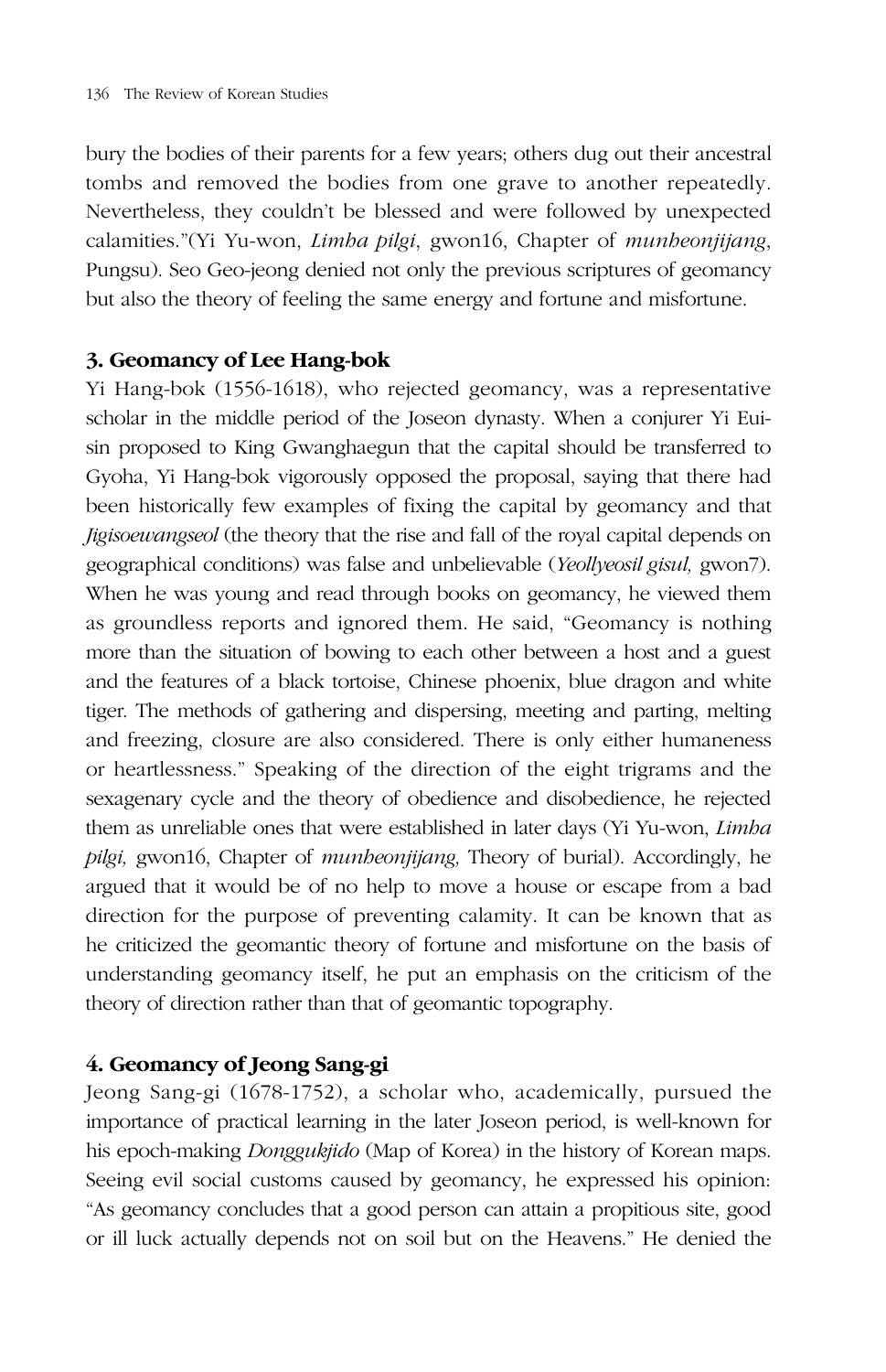theory of fortune and misfortune of geomancy based on *sojugilhyungnon*. In particular he pointed to the theoretical paradox of geomancy.

Also, he bravely denied the theory of Jeongja, "If ancestors are comfortable, I'll also be comfortable." As flesh and bones have been already separated and energy and veins can't be connected each other, it is impossible that rotten bones will have an influence on the security and the good or ill luck of descendants. Thus, he completely ignored the theory of feeling the same energy. Moreover, he made an alternative plan to correct a chronic evil custom of geomancy: not to rely on geomancers but to collect various opinions and then construct an unnamed royal tomb by way of showing an example, to burn all the books on geomancy, and to prohibit the conjury of geomancy (Jeong Sang-gi, *Nongpomundab*, Prohibition of Geomancy).

#### **5. Geomancy of Lee Ik**

Yi Ik (1681-1763) was a scholar of the Practical Learning School who, together with Jeong Yak-yong, criticized geomancy on the basis of a broad investigation into geomancy. Basically, he criticized the theory of feeling the same energy that had been suggested as a basic theory in such geomantic scriptures as *Cheongogyeong* and *Geumnanggyeong*.

According to the conjury, it is said that just as roots of a tree can receive the energy of soil and then flowers and fruit can flourish, so an ancestor's virtue can be transmitted to descendants when the ancestral body is buried at a mountain and the remains get the energy of soil. However, even though sons may attain the energy, can it be handed down to far offspring? ... But as a father or a son has his own different body, energy cannot be transferred. Therefore, even though the father has a full stomach, the son may be hungry; even though the father feels warm, the son may feel cold. Though a hurt of a finger doesn't make us feel painless, we can be free from the pain with the hurt finger cut off. The same is true of the father and the son who have individual bodies. Even when a son lives under his paternal roof, the good or ill luck of the father or the son can't be consistent. Needless to say, the spirit of remote ancestors can't influence it (Yi Ik, *Seongho saseol*, gwon10, Chapter of Human Affairs, Scriptures of geomancy).

Thus, he completely denies the theory of feeling the same energy. In particular, he denied even the theory, "If the spirit of ancestors is comfortable, descendants will also be comfortable" that, significantly, Jeongja and Chu Hsi had accepted. Recognizing that the ancestral spirit couldn't have been connected with the good or ill luck of descendants in many cases, he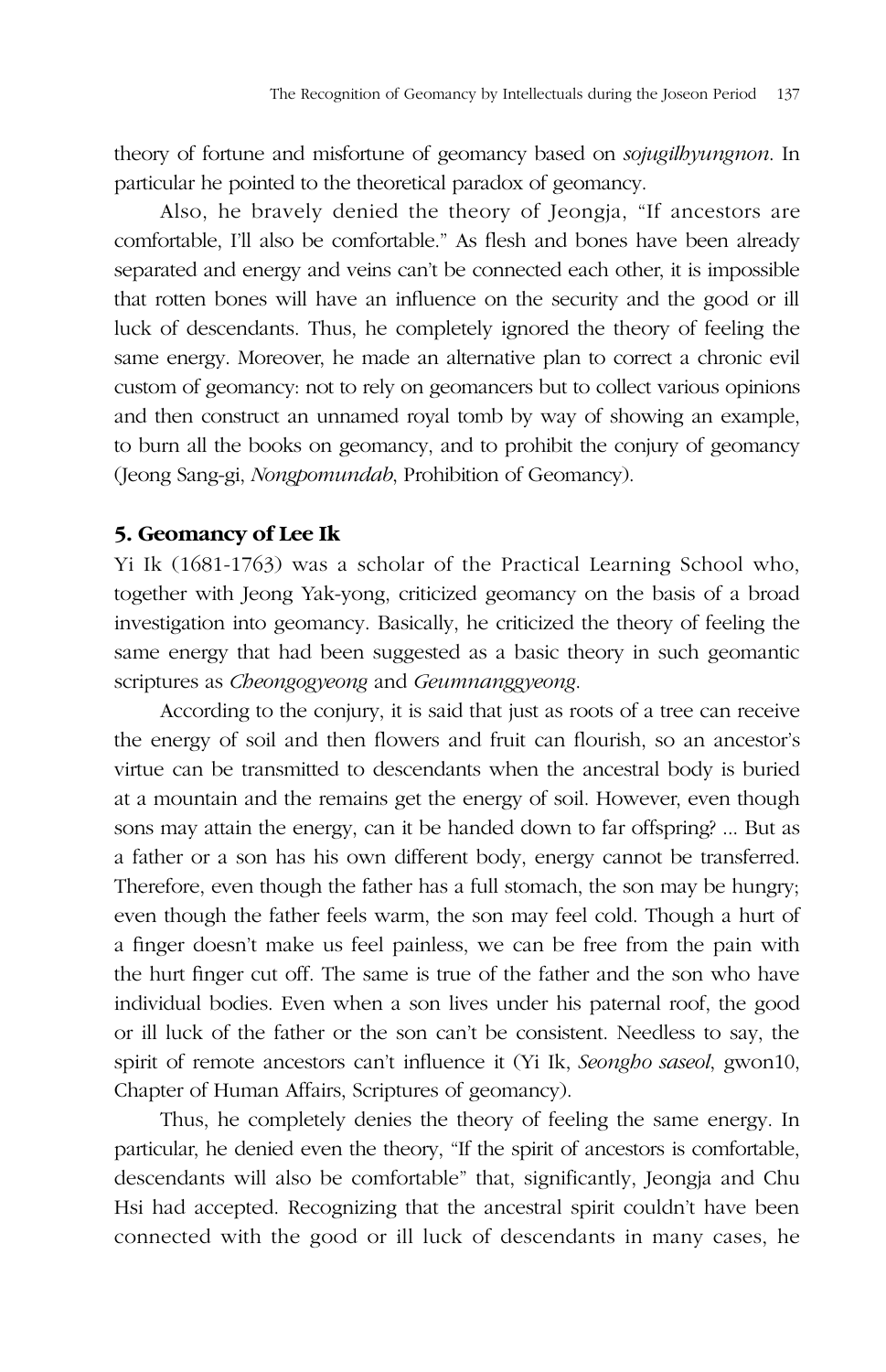vehemently disparaged the theory of feeling the same energy (Yi Ik, *Seongho saseol*, gwon9, Chapter of Human Affairs, Geomancy). Though he discredited the geomancy of tomb, he had a broad knowledge of the geomancy of house. Dealing with the method of conception and the method of proper stipend by Gamyeoga, he expressed the theory of direction of geomancy, saying: the direction water is situated near should take a lower position; the direction mountains are situated near should take a higher position (Yi Ik, *Seongho saseol*, gwon3, Chapter of heaven and earth, Techniques of geomancers). He also praised the geographical auspiciousness of the capital, Hanyang (Yi Ik, *Seongho saseol*, gwon3, Chapter of Heaven and Earth, Capital Hanyang).

#### **6. Geomancy of Park Ji-won**

Park Ji-won (1737-1805) was a representative scholar who decried the evil influence of geomancy together with Park Je-ga. The following is a representative critique of tomb geomancy.

It is a long time since public morals were vitiated, the family line became estranged, family members didn't live under the same roof and eat the same bread with one another and they didn't borrow grain, linen and silk or household utensils. To make matters worse, the geomancy that a propitious mountainous region may bring forth fortune or misfortune exceeds filial piety, fraternity, harmony and reciprocal belief. Consequently, how miserable it is to make a separate tomb at another site!

Moreover, there occurs frequently a lawsuit over a burial site and a quarrel over trees of the graveyard. The wicked and enemies appear in the family. It is lamentable that there are few families to follow the custom of mass graves. $4$  If only people don't forget their origin and try to think over the minds of ancestors, there is no doubt that all ancestors will be eager to have their own numberless descendants and live together with them for generations. (Park Ji-won, *Yeonamjib*, gwon1, Record of Yeongsaam)

<sup>4.</sup> As to mass graves, Jeong Yak-yong said, "There is a practice of mass graves in 'Gain' *Jurye*  (the Book of Rites) by means of ancestral memorial rites. An official took charge of graveyards of the country, advised people to follow the custom of mass graves and controlled prohibitory creeds and frequency. The government gave people graveyards which were not violated. People didn't make private tombs. When a person died, the body was carried out of the north gate and buried at the north. After ages, the law was preserved and was called *bukmang* (a region of many tombs). Therefore, burial sites were not selected" (Jeong Yak-yong. *Gyeongse yupyo,* gwon8, Officials of the land, System of the land 11).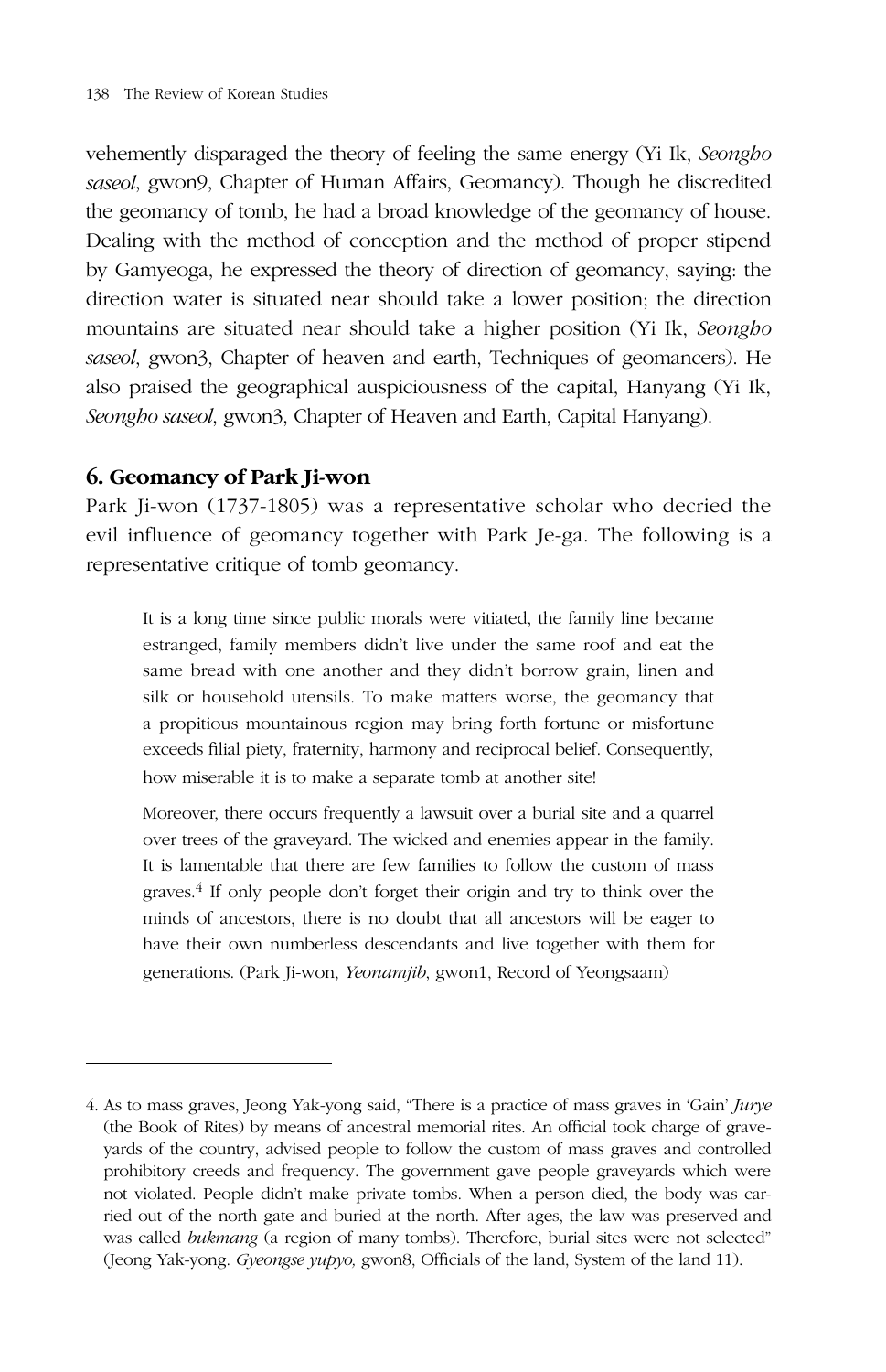Park Ji-won criticized that the custom of mass graves in ancient China were no longer found in the Joseon kingdom but the custom of single graves which necessitated locating a propitious site according to geomancy was prevailing.

## **7. Geomancy of Jeong Yak-yong**

Jeong Yak-yong (1762-1836) was a representative realist who studied geomancy extensively in the latter period of Joseon. He clearly distinguished geography from geomancy. He defined "geography", which was generally used as a synonym of geomancy, as the study of mountains, streams, division of villages, rooms for night duty, products, royal chambers, costumes, customs and the like. It is natural that he who thought highly of an academic tradition of seeking truth derived from facts would ignore geomancy. In particular, in the latter period of Joseon, geomancy of tomb became corrupt, and various lawsuits of graves occurred frequently as a significant social problem. Seeing such a social situation, he himself combined the famous theories on geomancy by the past people and published *Pungsujipui* (風水集議, Collected Works of Pungsu).

In *Pungsujipui*, Jeong Yak-yong reviewed the geomancy of famous Chinese Confucians and supplemented with his opinion. He commented that Jang Whoenggeo, Sama Ongong and Yi Jeong had regarded geomancy as "completely lacking in righteousness." In particular, he commented that even Chu Hsi who had allegedly believed geomancy had denied it. That is, Chu Hsi quoted the words Jeongja used in his prior argument and Chu Hsi mentioned geomancy only out of human feelings. In addition, other dubious words related to geomancy are similar those in Taoist *Chamdonggyejuhae* (參同契註解, Annotation of *Chamdonggye* ) and do not reflect his own thinking.

Jeong Yak-yong's criticism of geomancy focused primarily on geomancy of tomb. In particular, the "theory of feeling the same energy" which encompasses the most mysterious aspect of geomancy of tomb was hard for him to accept. "However propitious a site the dried and twisted bones inside the tomb have occupied, how can they bring forth good fortune to descendants?" (Jeong Yak-yong, *Simunjib*, gwon 11, Discourses of Pungsu 1). He basically denied the theory of feeling the same energy, that the ancestral bones could influence the fortunes of descendants.

Jeong Yak-yong also criticized the 'theory of direction.' He said that to divide a calamity from a good omen according to direction was nothing more than delusion (Jeong Yak-yong, *Simunjib*, gwon 11, Discourses of Pungsu 2). In particular, in critiquing the geomancy of bringing a fortune, he indicated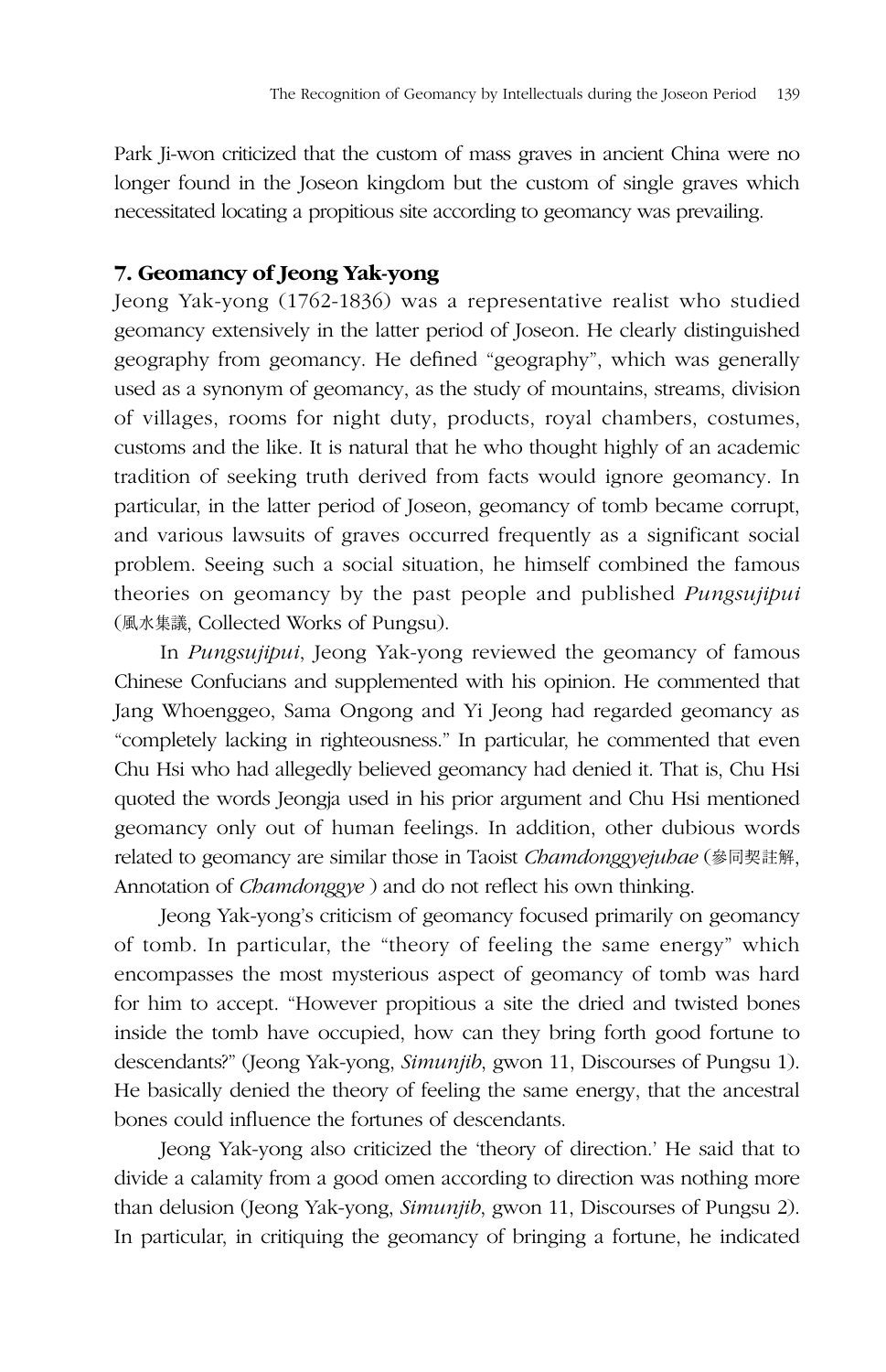that "Why does the geomancer who knows a propitious site that may bring a fortune accept payment to give the site to another person?" (Jeong Yak-yong, *Simunjib*, gwon 11, Discourses of Pungsu 5) He described the situation that geomantic evil caused such serious problems concerning tombs as follows:

Because of geomancy, there are few empty gravesites at the mountains. Recently, people make graves by preparing holes separately on the plains. It is a big problem that as fertile fields and lands have become a feudal territory, the country has been diminished in size day by day. When measuring the land, the boundaries of graves of the gentry change into wasteland. The situation should not be accepted by a good-hearted chief magistrate. (Jeong Yak-yong, *Mongmin simseo*, gwon 4, Six articles of Ministry of Taxation, Land policy)

There was also a criticism about geomancy of house made alongside that of geomancy of tomb. It was related to the problem of deciding the site of a town. Though the sites of villages at the seaside should be selected from the viewpoint of national defense, Jeong Yak-yong criticized the situation that such sites were decided by the geomantic theory of mountains and water (Jeong Yak-yong. *Gyeongse yupyo*, gwon 2, Board of Public Works 6). Moreover, he suggested that geography and astrology at the Office for the Observation of Natural Phenomena should be abolished and technocrats in charge of them should not be chosen again (Jeong Yak-yong. *Gyeongse yupyo*, gwon 1, Ministry of Personnel 1).

#### **The Positive theory of geomancy**

In the Joseon period, intellectuals accepted geomancy focusing on geomancy of house rather than that of tomb. It was because geomancy of house had a less mysterious character than that of tomb. Various texts demonstrate that the theory of geomancy was employed frequently in selecting sites for cities, villages and houses. In particular, *Salimgyeongje* (Farm Management) by Hong Man-seon (1643-1715) in the latter period of Joseon contained a description of *bokgeo* (finding a propitious dwelling site) in its first chapter. Such theory of geomancy of house was exhaustively examined in *Jungbosalimgyeongje* (Farm Management Enlarged with Supplements) and later in *Imwongyeongjeji* (an encyclopedic work on agriculture). Also, Lee Jung-hwan wrote *Taekniji* (Topography of Selecting Villages) taking geomantic elements into consideration, which was used as a textbook on geomancy of house among civilians. This paper reviews the recognition of representative scholars who accepted geomancy positively below.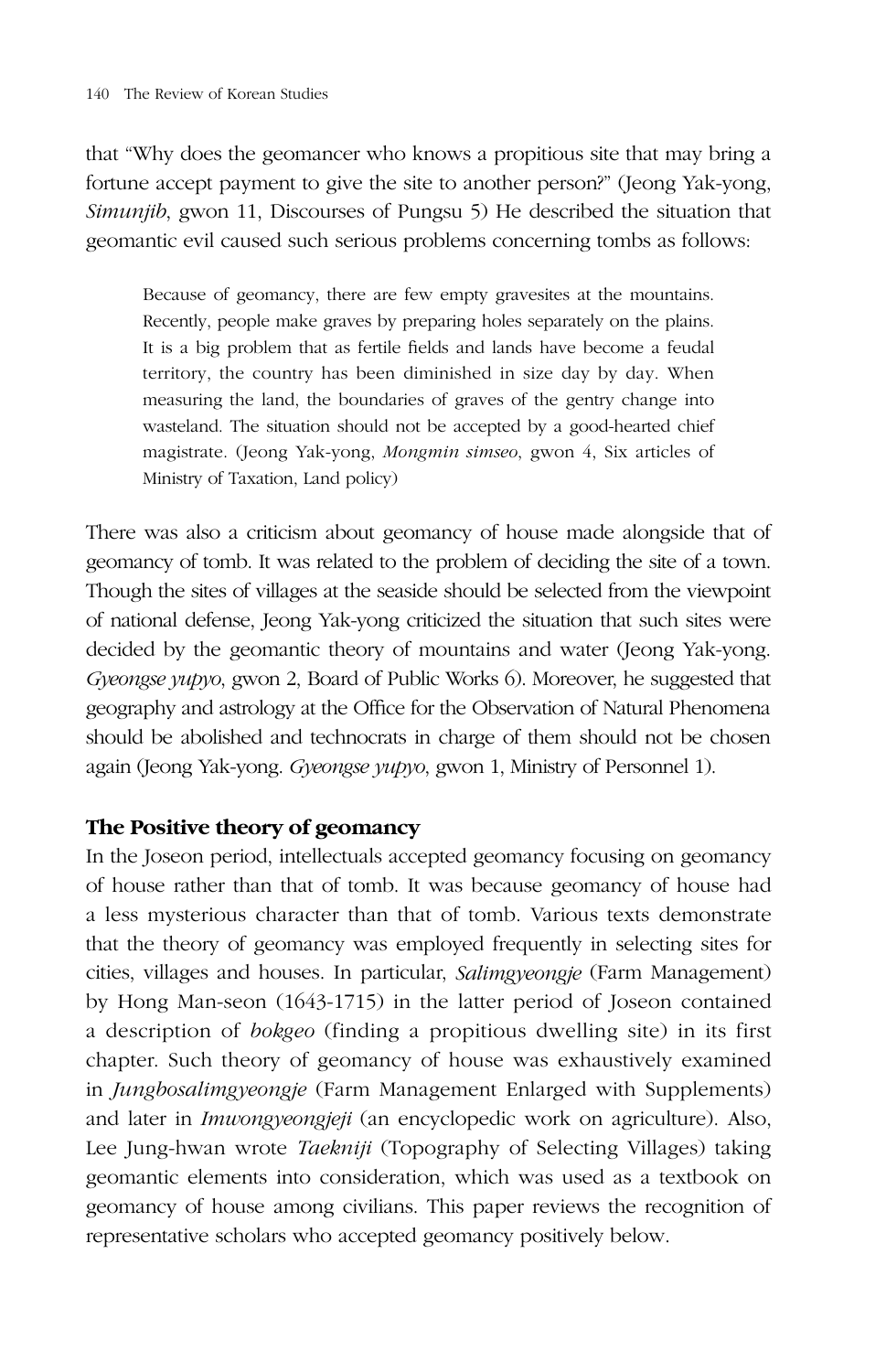#### **1. Recognition of Geomancy by Yi Deok-hyeong**

Yi Deok-hyeong (1561-1613) whose pen name was Haneum and who was once the prime minister in the middle period of the Joseon dynasty is known to have been a representative scholar who accepted the theory of divination based on topography. In response to a question, "How can geography be believed because it seems to be so vague?" he said, "There has already been astronomy. Why not geography? As there is no person of insight, it is impossible to understand it. Speaking of discourse on high mountains I have read that an ancestor of my wife possessed, the statement squares with the facts miraculously over several decades. Therefore, it is hard to say that geography has nothing to say at all" (Yi *Jukchanghanhwa*). Evidently, he accepted even the theory of fortune and misfortune in geomancy.

## **2. Geomancy of Yun Hyu**

Yun Hyu (1617-1680) who was a leader of the Southerners (one of the four political factions during the second half of the Joseon dynasty) in the middle period of Joseon was a representative figure who accepted the validity of geomancy. He accepted even the theory of feeling the same energy in geomancy, saying: "I have read the theory of geomancy by accident and I think the theory of yin and yang and geomancy makes sense. While stars are shining along constant longitude and latitude, soil and fields spread between mountains and water, the energy of yin and yang gathers, the climate changes, human beings and all nature are born and grow and even ghosts are living together there, there are certainly existing ups and downs, changes of news, good or ill luck, calamities and good omens. Then, in the process light and dark, and this side and that side are responding to one another, it will not be groundless that if mountains and streams are beautiful, there will be many figures; if ancestors are comfortable, descendants will also be comfortable."(Yun Hyu, *Baekho jeonseo*, gwon 33, Literary miscellany, Record of *gyeongsin*). His theory was based on the geomantic theory of Chu Hsi. He argued that in those days the prevalence of geomancy had been caused by public opinion and reason.

## **3. Geomancy of Song Si-yeol**

Song Si-yeol (1607-1689), who is viewed as a follower of Chu Hsi, was a figure who accepted the validity of geomancy. His geomantic theory was wholly based on that of Chu Hsi. He quoted *Sanneunguijang* of Chu Hsi, saying: "If the remains of Suhwang (Emperor Hyojong of the Sung dynasty)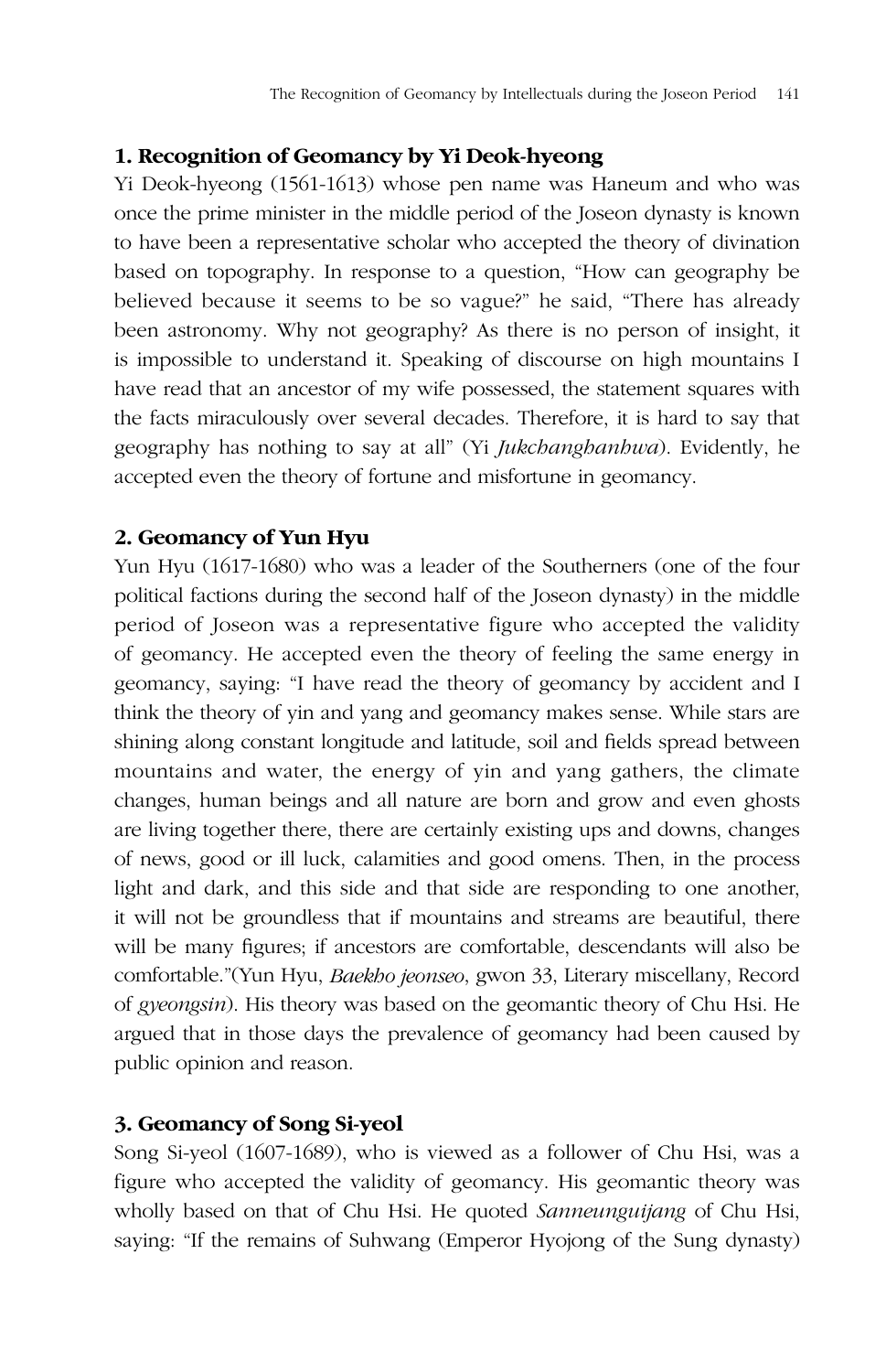are made comfortable, the royal shrine of ancestors and sovereignty and the people will be fortunate." He expressed his opinion that not geomantic theory but filial piety mattered (Song Si-yeol. *Songja daejeon*, gwon 15, Memorials). Accordingly, the mysterious aspects of geomancy were nothing more than supplementary.

Song Si-yeol also said, "Though the theory of Gamyeo seems vague from the viewpoint of ignorant people, it is not unreasonable." He indicated that Chu Hsi had also mastered even deep and minute parts, and accepted geomancy of tomb positively (Song Si-yeol. *Songja daejeon,* gwon 18, Memorials). In particular, he himself suggested a geomantic opinion that if a royal tomb were excavated too deep, it would be hard for the tomb to be protected by soil because the mountain was wholly cut off. Also, he argued that not only royal tombs but also the ancestral graveyard of the nobility should be constructed according to geomancy. He warned against the excessive dependence on the theory of fortune and misfortune while following the opinion of Chu Hsi (Song Si-yeol. *Songja daejeon*, gwon 103, Letters, Reply of Yun I-hwa).

#### **4. Geomancy of Yi Jung-hwan**

Yi Jung-hwan (1690-?) was a representative scholar who canvassed the theory of geomancy of house in the latter period of Joseon. In his *Taekniji* (Topography of selecting villages), he emphasized the importance of geomancy as the primary element of selecting a propitious site to inhabit. Reviewing minutely the geomancy of village and discussing the geography of a village, he put an emphasis on, first, the exit direction of watercourses, next, the shape of a mountain, the color of soil, an opponent mountain and an opponent river (Yi Jung-hwan, *Taekniji*, Generalities of selection of dwelling sites, Geography). The six principles he suggested were recognized as a model of selecting villages by scholars of later generations. Yi Gyu-gyeong adopted them wholly in his writing on geomancy of house (Yi Gyu-gyeong. *Oju yeonmun jangjeon sango*, Discreet explanation of geomancy of house).

## **5. Geomancy of Yi Gyu-gyeong**

Yi Gyu-gyeong (1788-?) was a man of great erudition in the latter period of Joseon and wrote a voluminous book, *Oju yeongmun jangjeon sango*  (Random Expatiations of Oju). Researching and investigating the literature of times past and present, he put abundant content in this book. He described a dialectic theory of such diverse subjects as geomancy of tomb and geomancy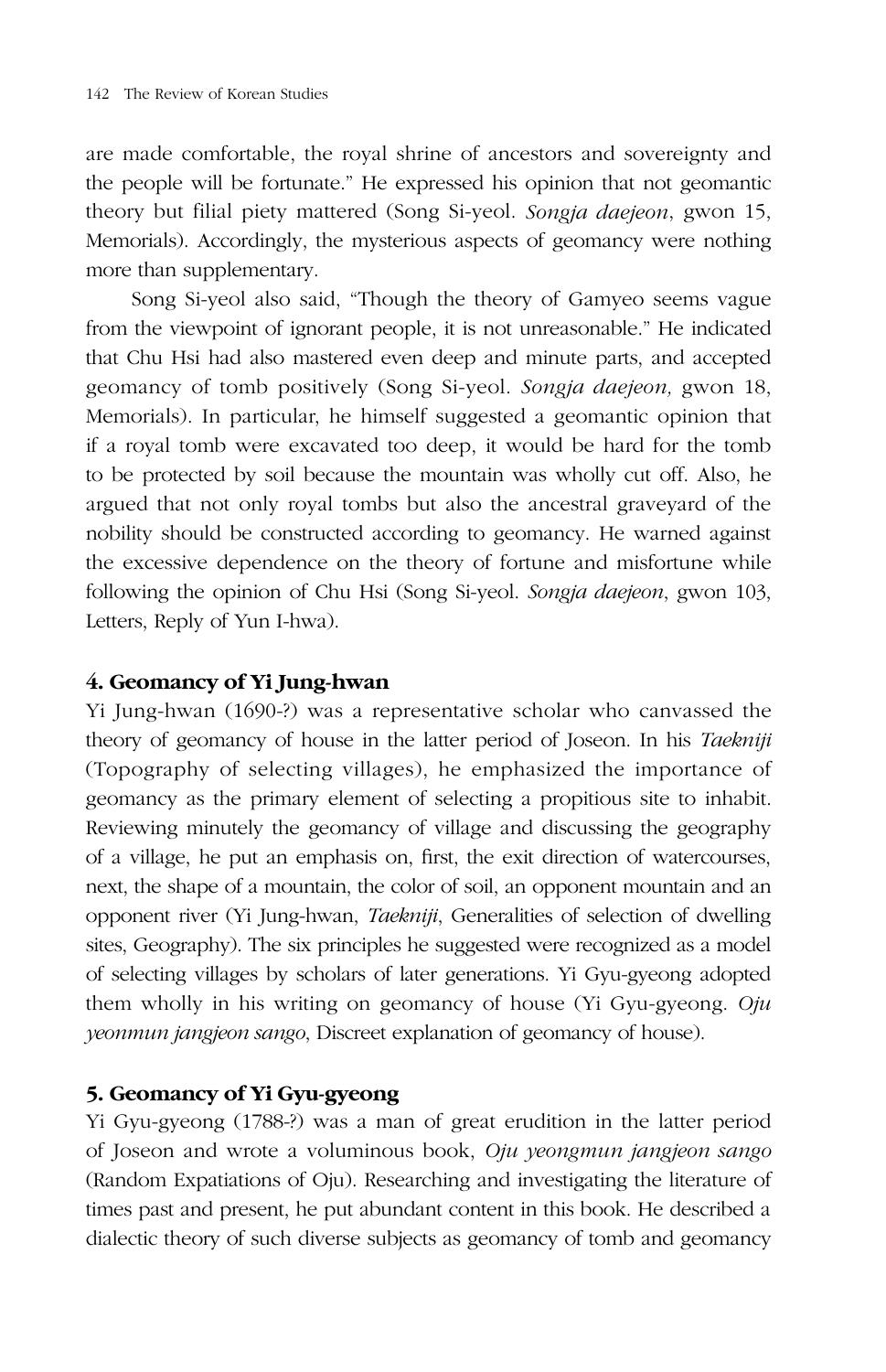of house related to selecting villages.

The scholars who denied geomancy in the latter Joseon period argued that Jangja (張子), Jeongja and even Chu Hsi hadn't accepted geomancy. In contrast, Yi Gyu-gyeong argued that they all accepted geomancy. Considering that Jeongja had preferred a site which had a fair wind, fertile soil, a situation of bowing roundly and no defects, Yi Gyu-gyeong concluded that Jeongja had followed the theory of geomancy. Also, considering that there was a theory of experiencing the good or bad of the land in the complete book of Jangja, Yi Gyu-gyeong concluded that Jangja had also accepted the theory of geomancy (Yi Gyu-gyeong. *Oju yeonmun jangjeon sango*, discreet explanation of Chu His's geomancy). At the same time, he praised highly as a model the method of estimating the good or bad of soil that Jang Hwoenggeo had suggested.

He had a profound knowledge of geomancy of house related to selecting a village to inhabit. Following the tradition of *Taekniji* (Topography of Selecting Villages) by Yi Jung-hwan, he accepted geography (geomancy) as the primary element of selecting villages. Also, he classified and suggested sites to inhabit throughout the country according to their types. He made an on-the-spot survey of the ten beautiful places shown in Jeong's prophecies (鄭鑑錄) and estimated their practical geomancy.

# **Conclusion**

Geomancy can be called the thoughts of geography or the land and a way of interpreting nature in a broad sense as to topography, climate, natural features, and the like in various nations of East Asia including Korea and China. As a traditional geographical science related to soil, with the system of *Juyeok* as its theoretical structure on the basis of the theory of Yin-Yang (positive and negative) and the five primary elements, geomancy is the technical observation of the land in order to pursue fortune and shun misfortune. Later, this was connected with the ideology of filial piety and shamanism and developed into an egoistic vulgar belief. However, it can basically be seen as a form of the thoughts of the land.

During the Joseon period, when establishing the capital at Hanyang (Seoul) at the beginning of the founding of the nation or constructing royal tombs, administrators took advantage of geomancy. Having been dispersed widely among the people, geomancy was used as an important means to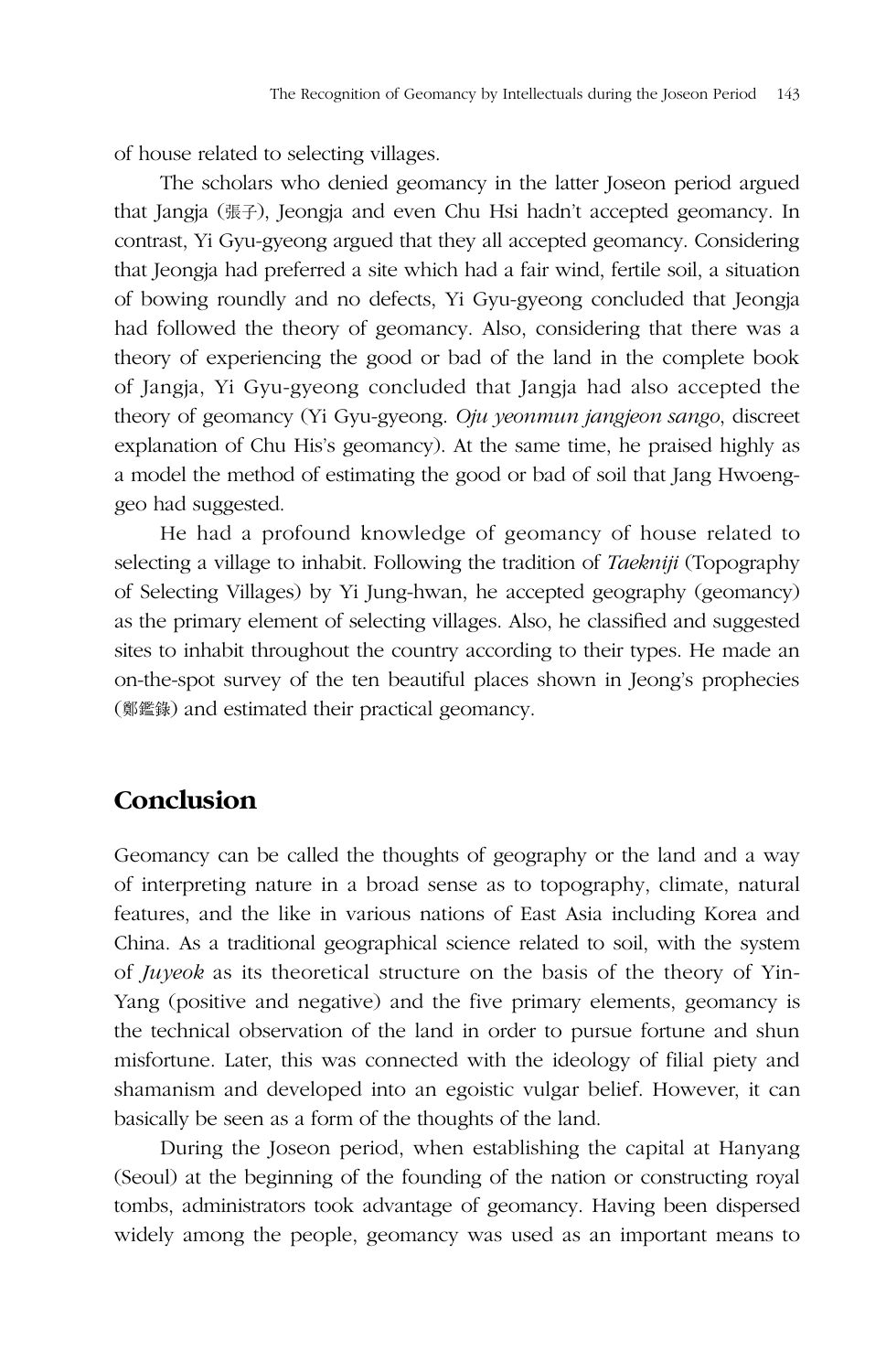select housing sites, decide direction and choose burial sites for the dead. Geomancy was formed in China, transmitted to the Joseon kingdom and has been continued up to now.

This paper is no more than an initial study about the recognition of geomancy by intellectuals in the Joseon period. As Joseon society's principle of social management was Confucianism, the perception of geomancy, socalled conjury, was negative on the whole. The mysterious aspects immanent in geomancy itself provoked criticism by many Confucianists. However, in a Confucian society where the practice of filial piety was emphasized, burying one's ancestor's corpse at a propitious site was a filial duty and, therefore, there was room for geomantic theory to be accepted. In general, geomancy of tomb was accepted in relation to selecting a propitious site for a royal tomb, as was seen typically in the case of Song Si-yeol. However, such cases were rare and geomancy of house for selecting villages or dwelling sites was more broadly accepted.

Meanwhile, most Confucianists were negative toward geomancy. While they used geomancy in selecting the burial sites for ancestors, they didn't accept the theory of geomancy outwardly. Since the former period of Joseon, criticism about geomancy around constructing royal tombs had been raised. In the latter period of Joseon, abuses of geomancy became a serious social problem and criticism was focused on the theory of feeling the same energy or the theory of fortune and misfortune in geomancy of tomb. Realist scholars such as Jeong Sang-gi, Yi Ik and Jeong Yak-yong led such criticism.

This paper has tried to reveal the characteristics of the recognition of geomancy by intellectuals in the period of Joseon in relation to theoretical systems of geomancy. However, as this review has centered on certain distinguished scholars, surveys of the recognition of geomancy by various strata of scholars in the period of Joseon could not be done. This paper has not reviewed the peculiarities of the recognition of geomancy by well-known geomancers such as Yi Ui-sin, Park Sang-ui and Nam Sa-go. In future, it is expected that various aspects of geomancy including such problems will be reviewed.

#### **References**

#### **1. Historical Materials**

Gwak Bak. *Geumnamgyeong* (Geomantic scripture in golden bag)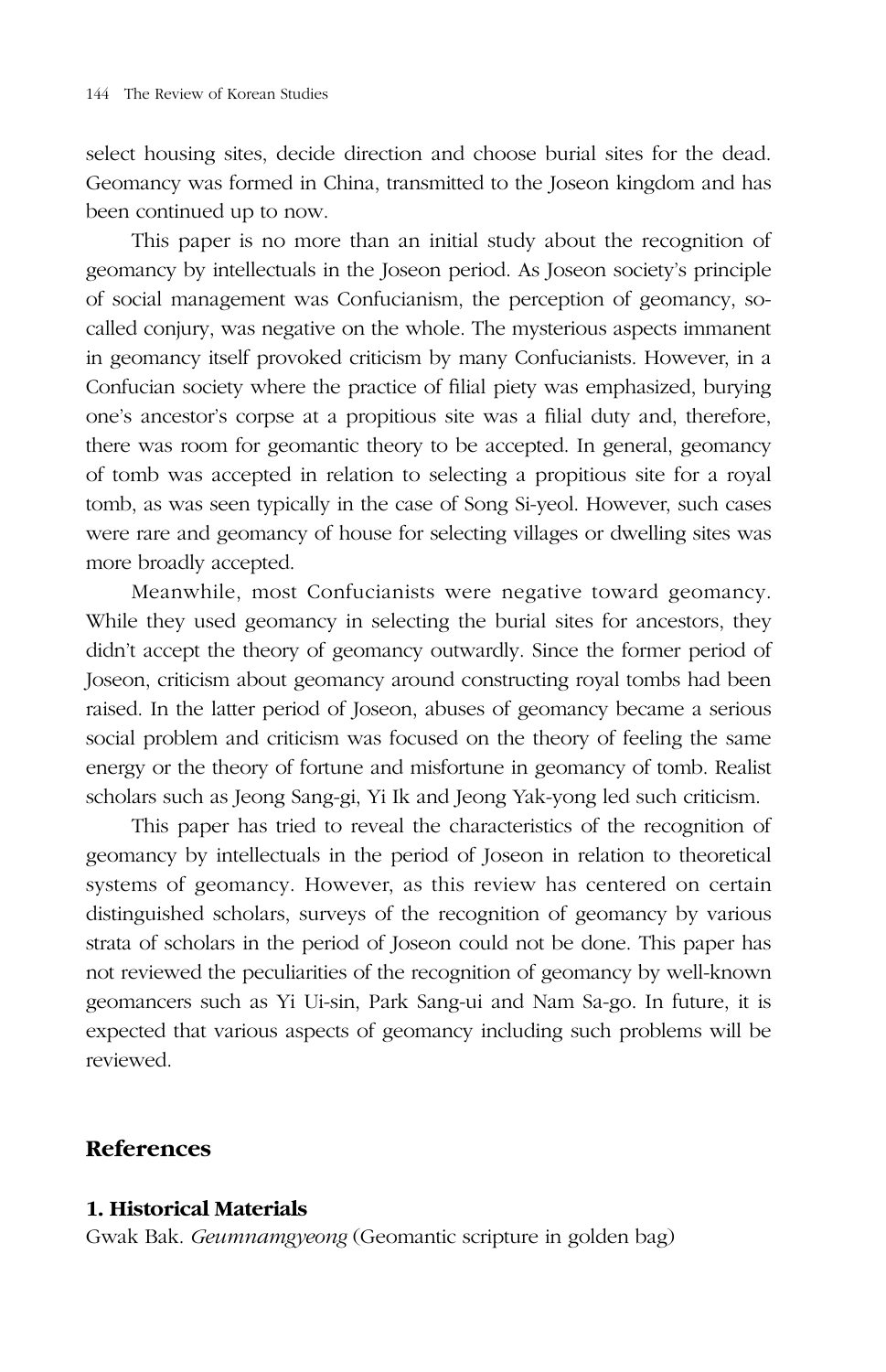Ho Sun-sin. *Jirisinbeop* ( New Geography) Jeong Sang-gi. *Nongpo mundab* (Questions and Answers of Nongja and Poja) Jeong Yak-yong. *Gyeongse yupyo* (Designing for good government) Jeong Yak-yong. *Mongmin simseo* (Admonitions on governing the people) Jeong Yak-yong. *Pungsu jibui* (Collected works of *pungsu*) Jeong Yi. *Jangnon* (Theory of burial) Park Ji-won. *Yeonamjip* (Collected works of Yeonam) Seo Seon-gye and Seo Seon-sul. *Injasuji jahyo jirihak* (Geomancy of filial piety essential to human beings) Song Si-yeol. *Songja daejeon* (Collected works of Songja) Yi Deok-hyeong. *Jukchanghanhwa* (Leisurely conversation beside the bamboo window) Yi Geung-ik. *Yeollyeosil gisul* (Narratives of Yeollyeosil) Yi Ik. *Seongho saseol* (Insignificant explanations of Seongho) Yi Jung-hwan. *Taekniji* (Topography of selecting villages) Yi Yu-won. *Imha pilgi* (Writings in Imha House) Yi Gyu-gyeong. *Oju yeonmun jangjeon sango* (Random expatiations of Oju) Yun Hyu. *Baekho jeonseo* (Collected works of Baekho) *Cheongogyeong* (The Geomantic scripture of Cheongo) *Gukjo bogam* (Precious mirror for succeeding reigns) *Gyeongguk daejeon* (The Grand Code of managing the nation) *Joseon wangjo silok* (Veritable Records of the Joseon dynasty) *Juja daejeon* (Collected works of Chu Hsi) *Juyeok* (Book of Changes) *Myeongsannon* (Theory of noted mountains)

#### **2. Modern References**

- Choi, Chang-jo. 1984. *Hangukuipungsusasang* (Geomantic thought of Korea). Seoul: Mineumsa.
- ---------. 1990. *Joeunttangiraneodireulmalhaminga* (What do we call propitious lands?). Seoul: Seohaemunjip.
- Ho, Sunsin. 2004. *Jirisinbeop* (New methods of geomancy). trans. Kim Dugyu, Seoul: Bibongchulpansa.
- Jang, Jang-sik. 1995. *Hanguguipungsuseolhwayeongu* (A Study on *pungsu* folk tales in Korea). Seoul: Minsogwon.
- Kim, Du-gyu. 1998. *Urittanguripungsu* (Our land, our geomancy). Seoul: Donghaksa.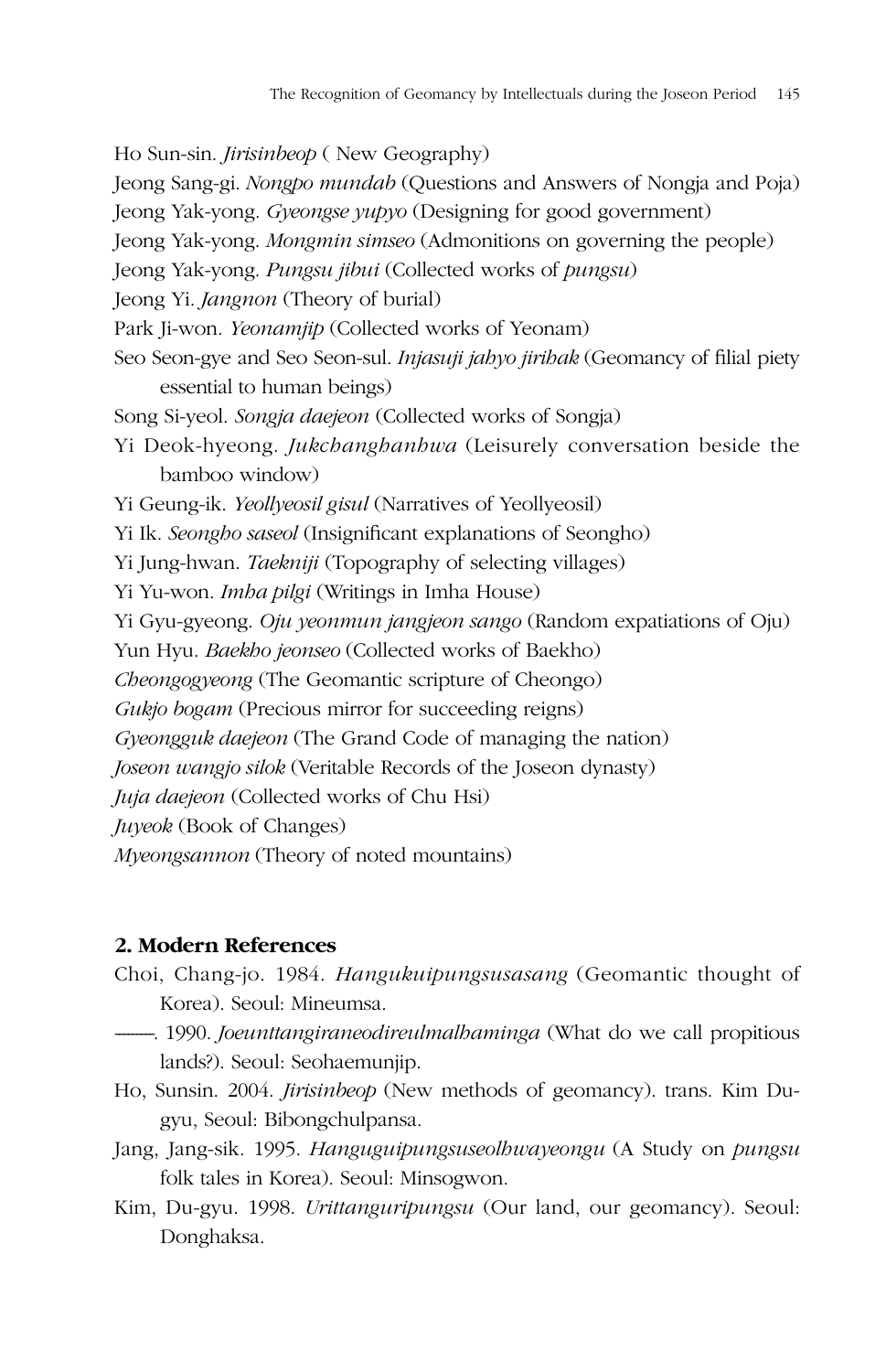March, Andrew L. 1986. "Understanding of Chinese geomancy." *Chinese Traditional Culture and Science.* Kim Yeong-sik, ed. Seoul: Changjaksa.

**Oh Sang-Hak** is an assistant professor of geography education at Jeju National University. He received his Ph.D. from Seoul National University. His research focuses on the history of cartography, historical geography, interpretation of symbolic landscape, and *pungsu* (geomancy) in East Asia.